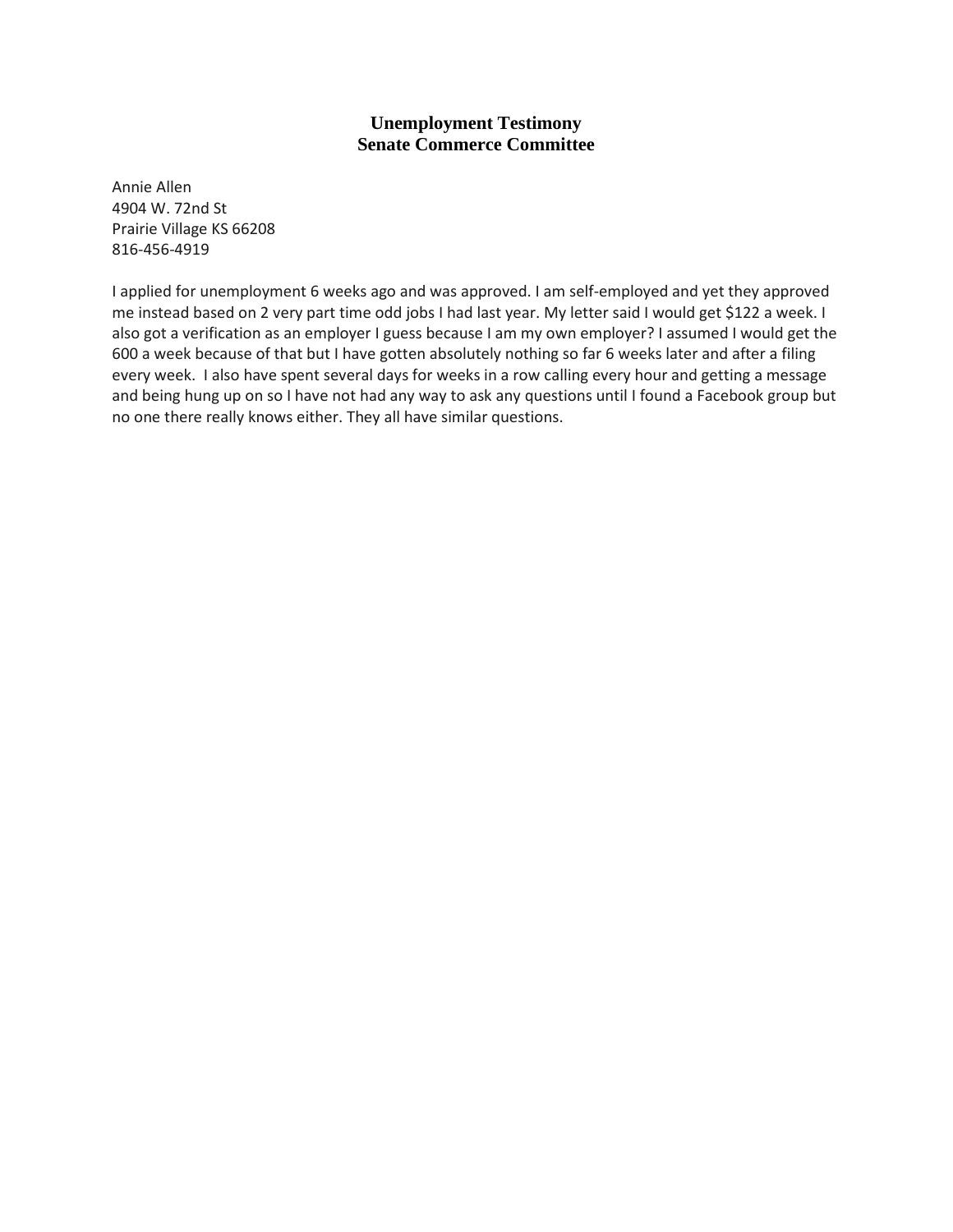# Barbara Ruge

I just wanted to express my thoughts. I have been off due to COVID 19 since March 23. I was paid 1 week of severance and reported this. I supplied a copy of the severance agreement with the separation pay statement. I had to call multiple times to get this addressed. I was disqualified for two weeks when I only got one week severance. I have filed an appeal to just charge me one week.

I used to work for KDOL. I applied for the Customer Service job and then was notified someone else was chosen even though I see on the site they are still hiring for customer service. Oh well, maybe I should sit on my butt like the rest of the deadbeats and draw a check. I 've worked all my life since I was 12 years old. I am now 56. I supposedly have a job starting May 26. We will see what happens.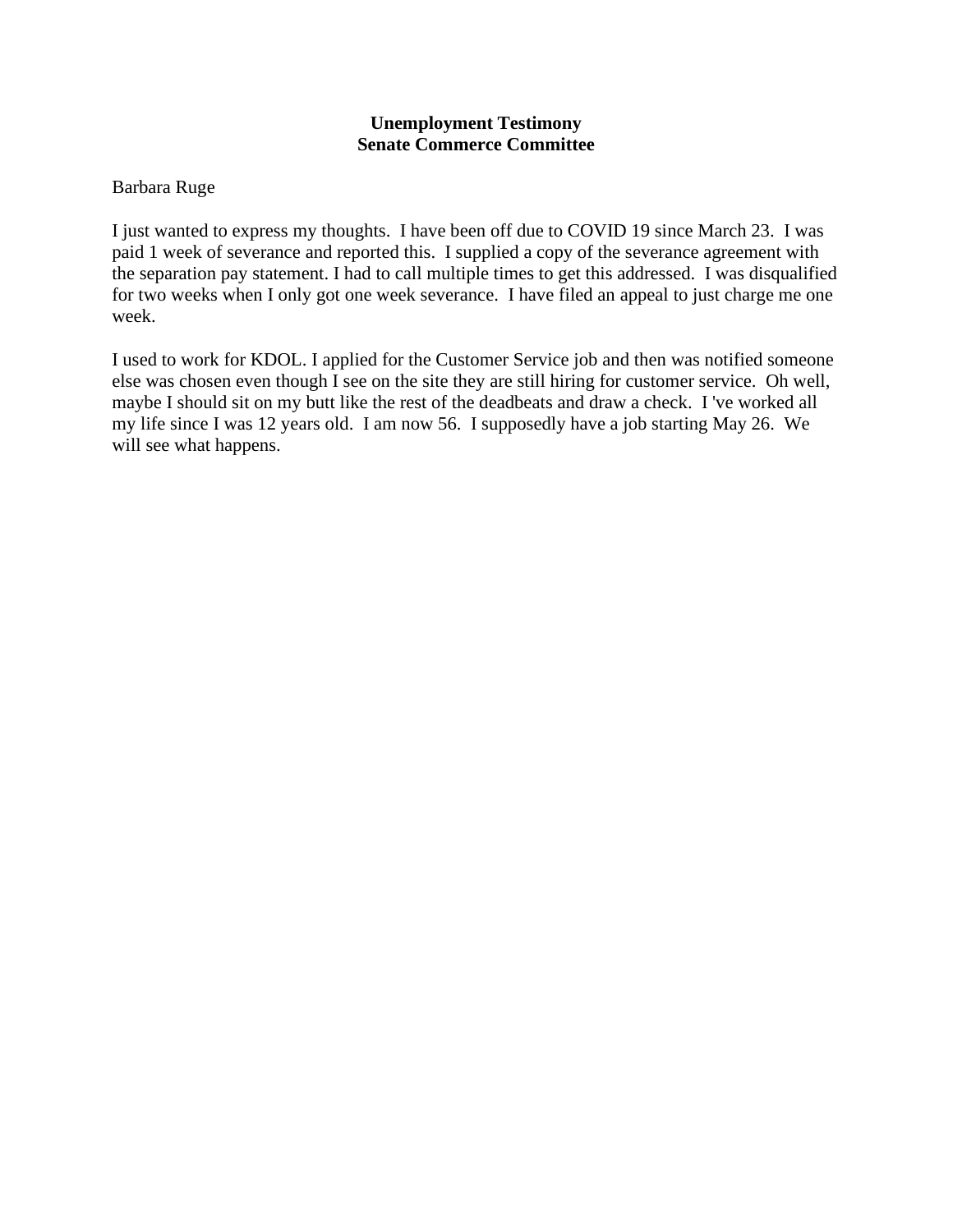# Chantell Schartz

After reading comments left on the KSDOL posts and video sessions about others like me who filed original unemployment in 2019, exhausted benefits in January 2020 leaving us denied any unemployment, I created a Facebook group so we could somehow get our voices heard. The group continued to grow daily and after 2-3 weeks, we had over 500 members either experiencing the same situation or wanting to support those who were. Eventually, we gained the attention of the media and a state representative, Caroline Elliott and Stephanie Yeager respectively.

Please help us. Many have lost homes, cars, or even gone without food for 6-7 weeks now and we need someone to help. Here is my story:

I first filed in September 2019 after not meeting performance standards at my job of 5 years. My benefits exhausted in January 2020. I was offered an assignment through a temp agency. My assignment ended because of the virus scare.

I can't get a regular extension and cannot reapply until September 2020 when my benefit year restarts. I have screenshots of my account that shows weeks of my attempt to reapply for benefits, to file a weekly claim, and my inactive account status. My employer, the temporary agency, did submit my information stating when my last day was and the reason I lost my assignment to the KSDOL the week of March 24, 2020. Again, please help my Facebook group.

Thank you for your time, Chantell Schartz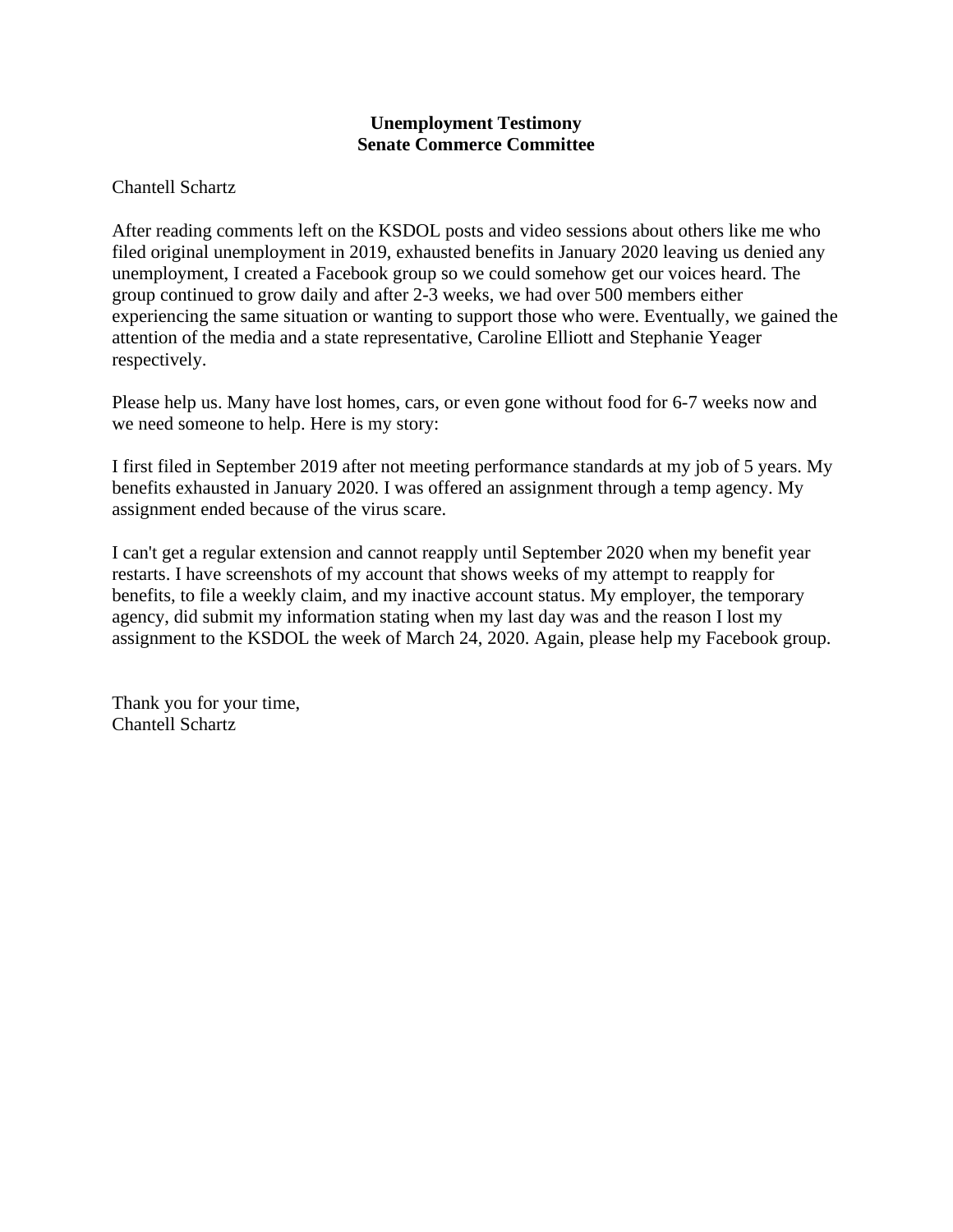Cherri Walrod Eudora, KS 785-917-0361

#### **Here is a brief summary of my experience:**

I am a self-employed. I own and operate a family child care home. I lost all of my income in March of 2020 because all of my daycare families kept their children at home when the governor's stay-at-home order was implemented.

I applied for Kansas unemployment benefits on 4-1-2020 for self-employed individuals as provided by the CARES Act.

I tried to call the KDOL phone numbers in order to try and obtain additional details and direction for the process for self-employed individuals. I completed the self-employment verification forms but had no way to submit them because the email links provided did not work.

Approximately, a week after my initial application I did receive an auto generated letter from KDOL which stated I did not qualifiy for unemployment insurance benefits.

Every time I tried to call, I received a busy signal for a few seconds and then the line would hang up.

I listened to the video information provided by the KDOL teams which they put out on Facebook. During one of the briefings, one of the KDOL team members shared an email address to use for submitting documents and questions. I tried using this email address which was provided and it did not work either.

I continued to try and call several times a week throughout April 2020. Eventually, the phone line stopped with a busy signal and started playing a recorded message. The recorded message basically stated: **"All representatives are busy. Please try back in an hour"**. No matter how many times a day I would call and regardless of the time of day I called, I always received the same message. I tried to be patient and understanding but it is pretty tough when I had now idea when I might see another paycheck. Eventually, I gave up calling because it was apparent that it was a complete waste of my time.

On April 16, 2020, I sent all of my self-employment verification and supporting documents to the KDOL via certified letter and did receive a signed card back indicating the KDOL received my printed information. I have attached a copy of the cover letter for that submission to the KDOL. I continued trying to call several times a week even after I submitted my materials by mail. As of today, 5-11-2020, I have not received any further communication from the KDOL.

I certainly hope and pray that once the KDOL opens up for self-employed unemployment benefit applications tomorrow that I will qualify and receive back dated payments for which the CARES Act was created. I have exhausted all of my savings and I am at risk of going out of business if this current situation is not remedied. From what I understand, the CARES Act (in-part) was intended to try to keep small businesses from going under during the COVID-19 pandemic. **It seems like a real shame that most**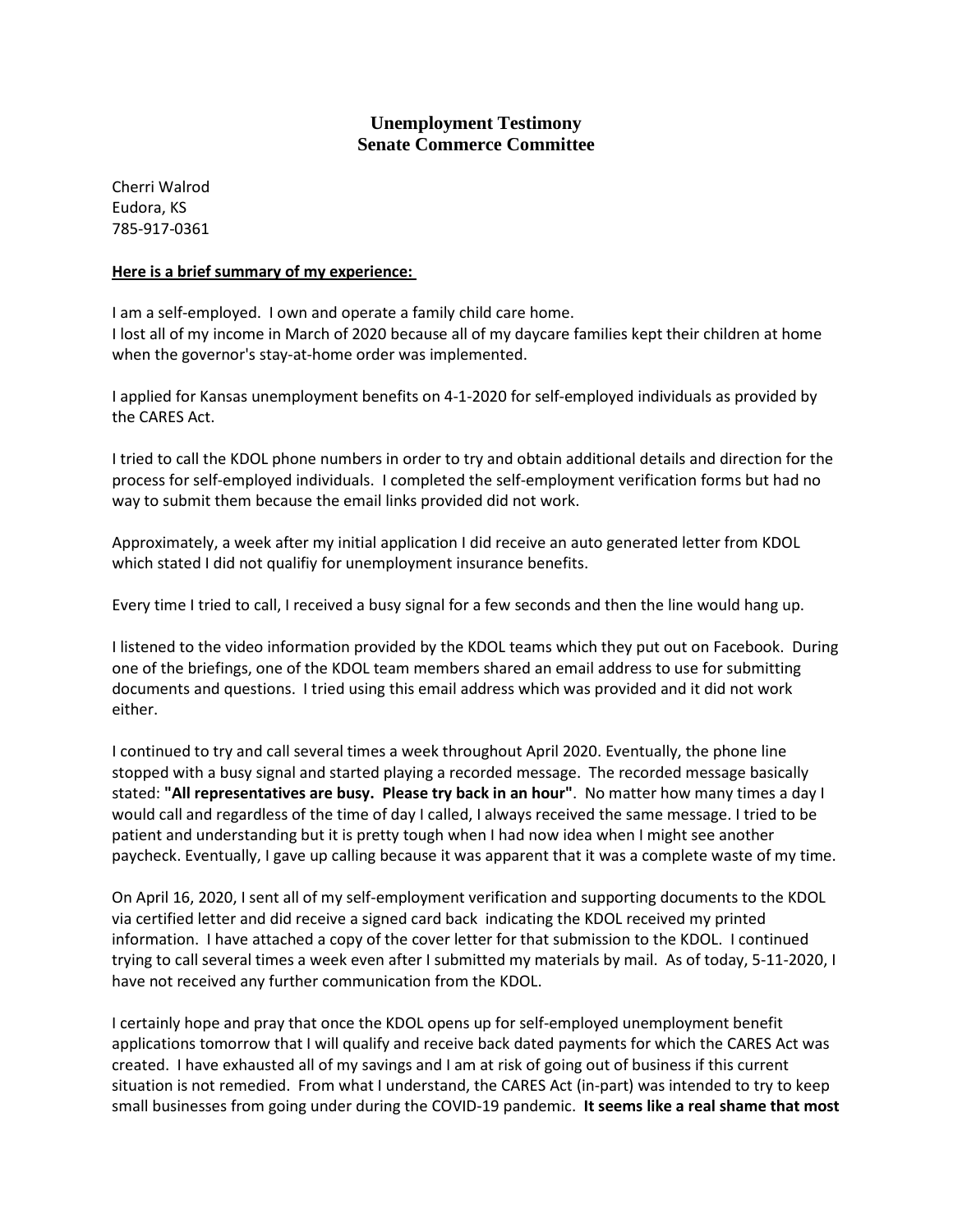#### **self-employed Kansans will not see a dime of the help that was promised until they are able to go back to work or they have gone completely out of business.**

I am not placing blame on any one party, entity or group but this entire deal has been one hot mess. I know a lot of people are working hard to help solve the issues and technology problems which have plagued the KDOL system and I wish to thank everyone who worked toward solutions. I am submitting my testimony in hopes that something like this does not happen again.

Thank you for your time and consideration.

Cherri Walrod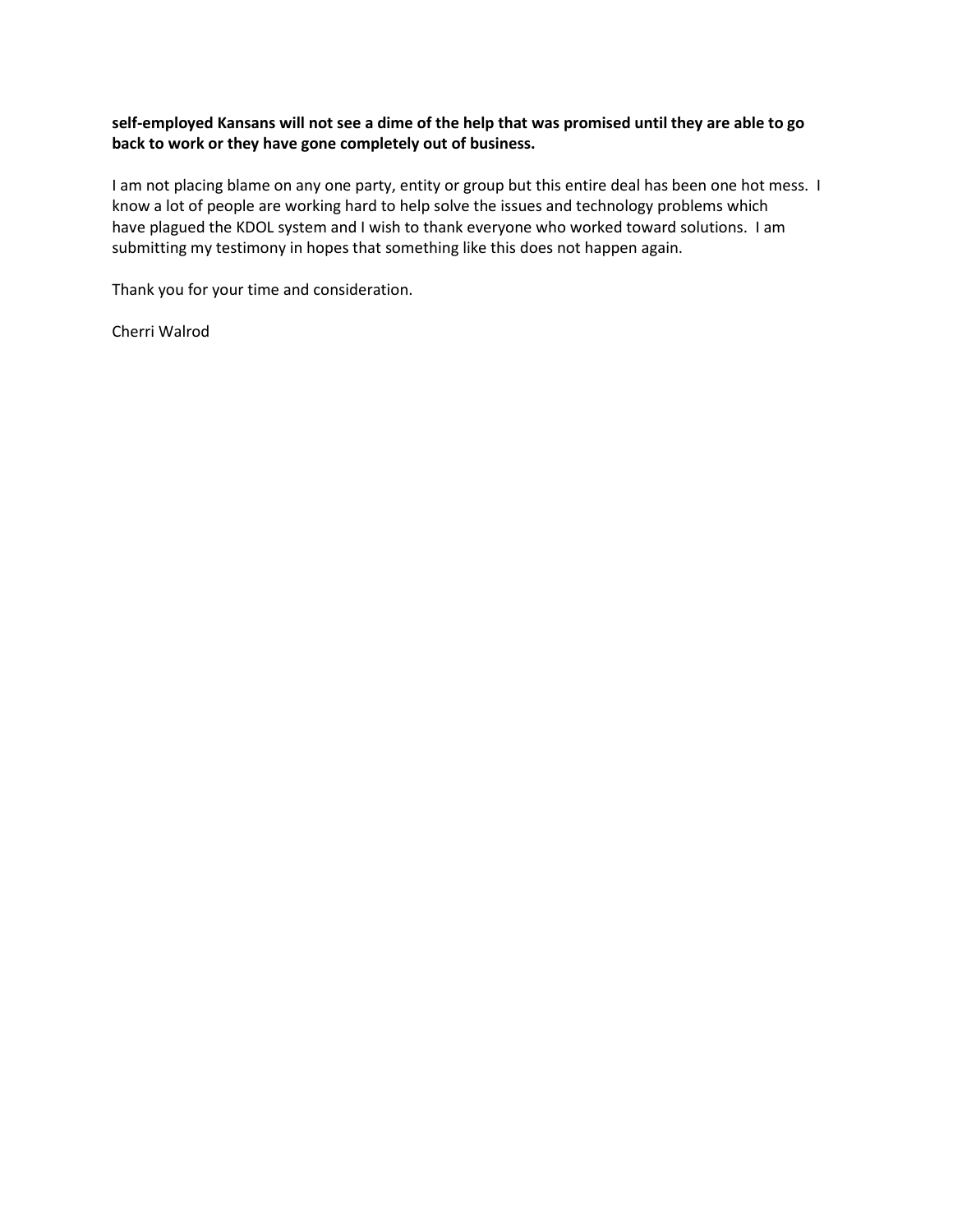Colleen Holl (816) 804-2270

I was wrongfully terminated on March 4th after confronting my boss, one of the owners of the company I worked for, about a sexually inappropriate conversation that took place in the office while I was on the phone with a customer. This owner made up lies about my job performance and I was denied unemployment (this despite including my full explanation of the events that took place and after receiving 2 raises in the month of January).

I do not know how the case reviewers are trained, but I felt horrible after the interview process because it was one lie after another from my former employer and when I would try to explain I was told to answer the questions only with a "yes" or a "no" answer with no further explanation. I was horrified! I was then denied benefits. Two days after letting me go, that same company posted my picture on their Facebook page with a post about their excellent customer service.

I immediately requested an appeals hearing, only to find out that department was closed due to the coronavirus. How could that department be deemed non-essential when people are going without benefits? After contacting the ACLU, I have now been told that office should be reopening and start hearing appeals by the end of May, but that they are extremely back-logged so the process could take months.

I was wrongly denied from the start, and now have had to rely on the kindness of others just to eat. Since they chose to close that department down as non-essential I feel like it should be reopened with more employees and Judges to hear the appeals in a timely manner! There are hundreds of others like me who have been waiting on this department to reopen and start hearing cases while going hungry and unable to provide for their families! I find this appalling! The very department that is supposed to protect us is starving us to death and contributing to the homelessness and hunger in their own State!

I also feel like they should better train their reviewers. The person I spoke with was rude and very short with me. She showed absolutely no empathy and appeared not to listen to a word I said since I was asked several of the same questions over and over. A couple of times she even tried to put words in my mouth and I would have to reiterate what I just said. It was truly one of the worst experiences I have ever had with the Kansas Department of Labor and makes me extremely fearful of the appeals process and any further dealings with the department. I believe the reviewers should be more closely monitored and reviewed themselves (i.e. number of denials v. acceptance, resident satisfaction, etc)!

It shocks me to know that Governor Kelly has been "unaware" of so many issues pertaining to this department! Staying on top of this is part of her job and she should be absolutely aware of every move they are making.

Colleen Hall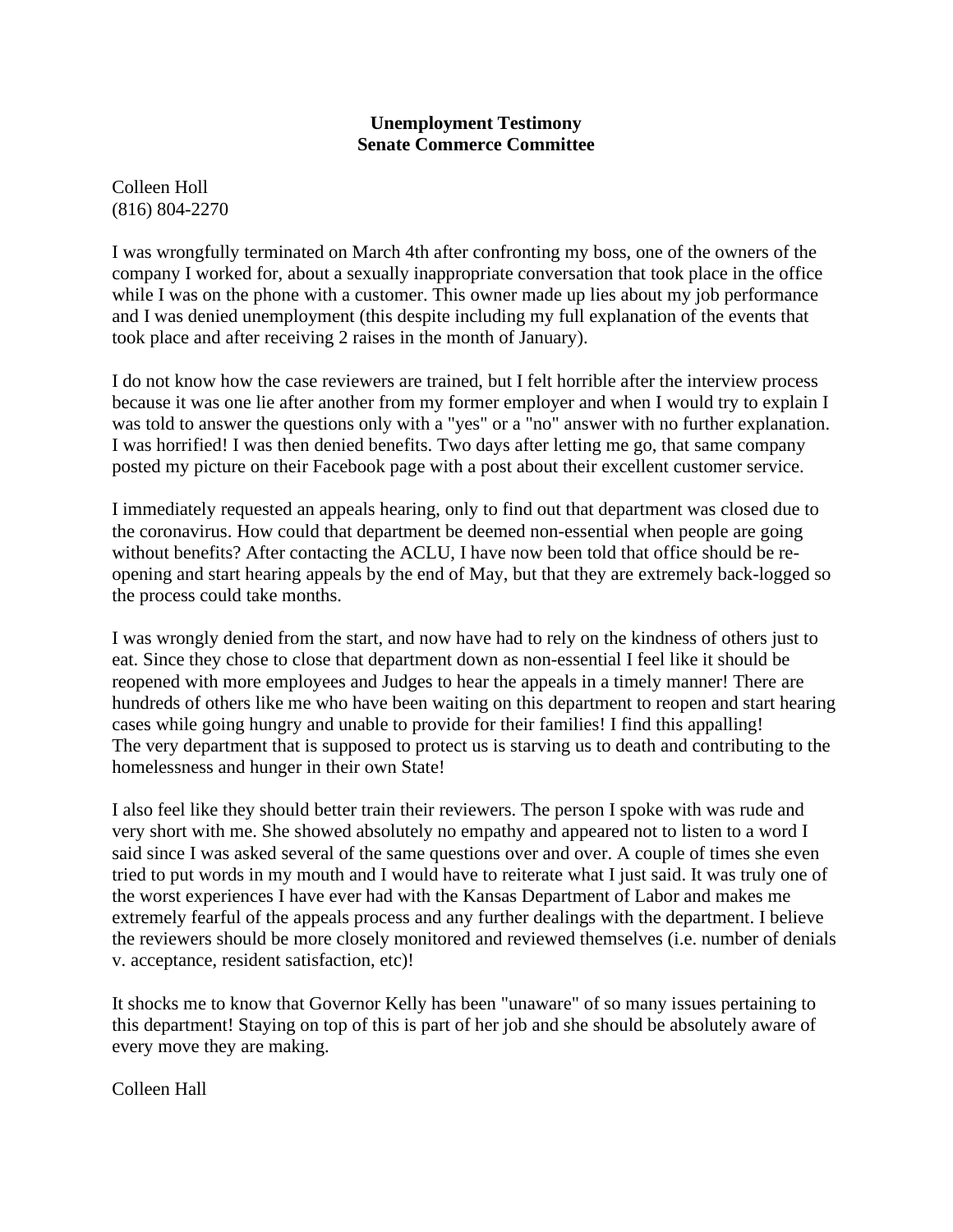Dear Kansas Senate Commerce Committee:

My name is Dale Long and below is a brief outline of my recent experience with the Kansas State Unemployment System.

I realize that both you and the Department of Labor are busy with the current state of affairs and unprecedented level of overload on our infrastructure and systems. I filed my initial claim for unemployment in March 2020. From the beginning, the website has not allowed me to file my weekly claims. Initially, the consistent messaging was that I had no weeks to report and it showed a claim status of pending a determination. I have since received the positive determination letter dated 4/14, (received 4/25) from examiner #742 with a benefits start date of 03/02/2020. The web site continued to not allow me to file weekly claims for several weeks. The messaging on the site stated that there were no weeks to report when trying to file the weekly claims and the status has changed to not having a claim on record. I believe this is due to the standard system programming to de-activate a claim when a claimant fails to file weekly claims. Although this does not accommodate those of us who have been locked out during the recent change in claim volume or due to other system programming updates.

I have had made many calls to the Kansas Unemployment Contact Center over several weeks. (sometimes 15 – 20 per day) I have never been able to make contact to re-activate or fix my claim in the system. Most days, the call wait queue is full. Other days, I am on hold for 2-4 hours and get disconnected. Over the past several weeks, the phone message immediately switches to the "all contact center representatives are busy and the hold queue is full, go to the website" message when the phones go live at 8:00 am. I know this is because their department is overwhelmed with the Covid situation and massive overload of claims, and some sort of operational intervention to manage the call volume and time for call backs.

With some level of desperation and frustration over the more recent weeks, I have also attempted to activate or re-activate my claim by re-entering or filing the claim again based on some website messaging suggesting that this might work, although other messaging says not to do this. This has not helped either. I have attempted to mail and e-mail the contact center, but no responses. It has been several weeks for me without any income and I am in need of some progress. I did reach out to both my Kansas State Representative and Kansas State Senator in hopes they might be able to direct me to another path to get my claim unstuck or connect me with someone at the Kansas State DOL to explain my situation and get the claim activated. My thinking was that hopefully this would be an easy fix if I could communicate with someone there to activate or re-activate my approved claim so that I can enter my weekly activity for the past several weeks and going forward in order to get the benefit payments moving through the process.

While I did not hear back from the DOL, Julie Menghini at the DOL was helpful in activating my claim for a 10 day window which provided some level of progress. However, the system configuration was not set up to allow me to complete my weekly filings back to my benefit start date, just a few of the most recent weeks. I have since continued to call the contact center and have we-mailed Julie in an effort to get access to complete the other weeks based on the approved benefit start date. A simple programming change on this point could alleviate some of the contact center call volume.

Dale E. Long 11336 S. Rene St. Olathe, KS 66215 913-626-1437 Dale.Long015@Gmail.com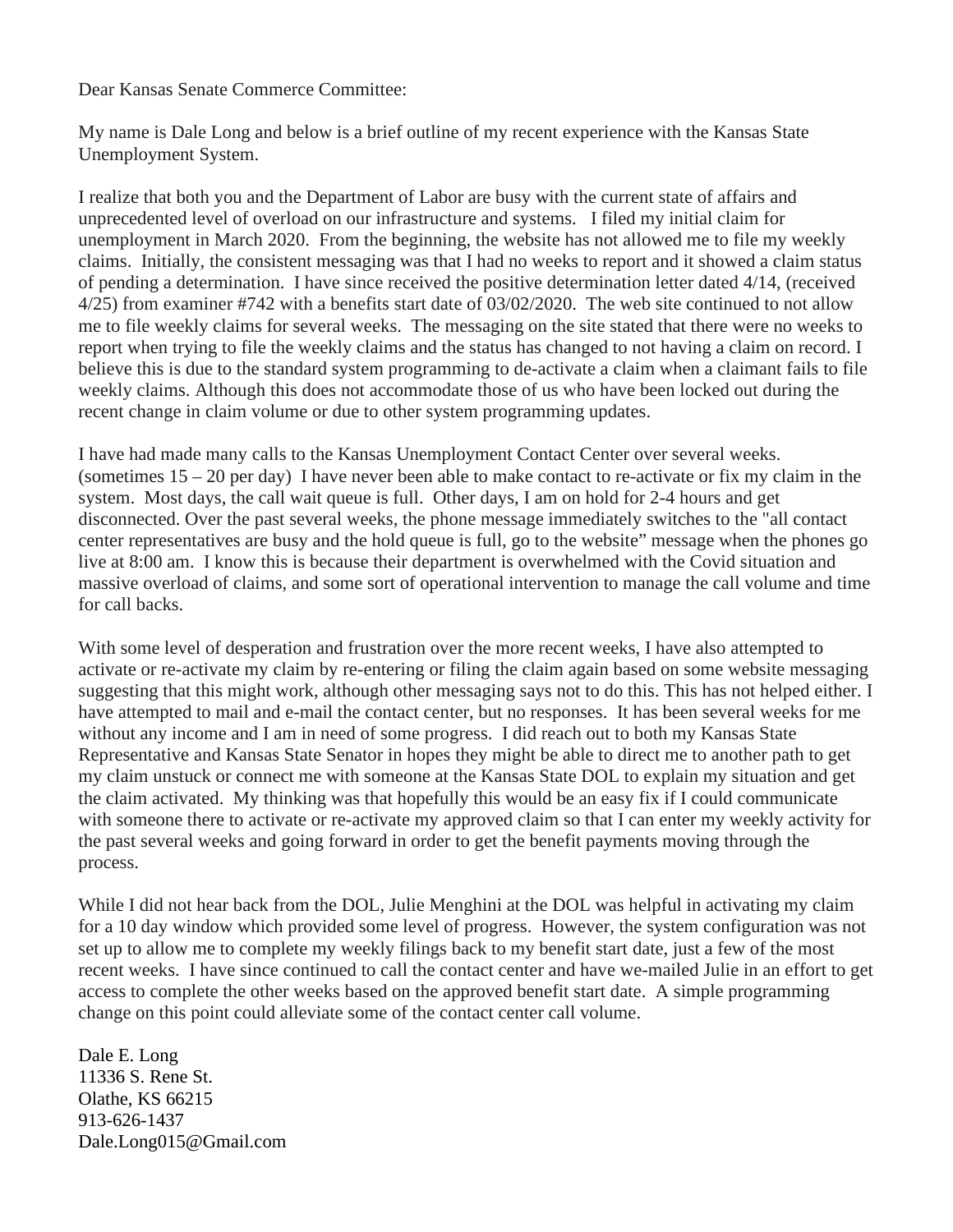Don Hansen Great Bend, KS

I have been trying to file for unemployment since Monday morning and phone system has been completely jammed (it now is Tuesday night). Can't even wait on hold because cue is full. And can't submit an application online because I haven't been a Kansas resident for 18+ months (arrived July 2019).

Suggestion #1: until call center problems are fixed, how about using an email system? Seems that could be fairly quick and inexpensive to deploy, and with a clever design could utilize lesser skilled staff to handle simpler issues.

Suggestion #2: update website to notify users of system problems. I had to find out what was going on by reading 3rd party news sources.

Don Hansen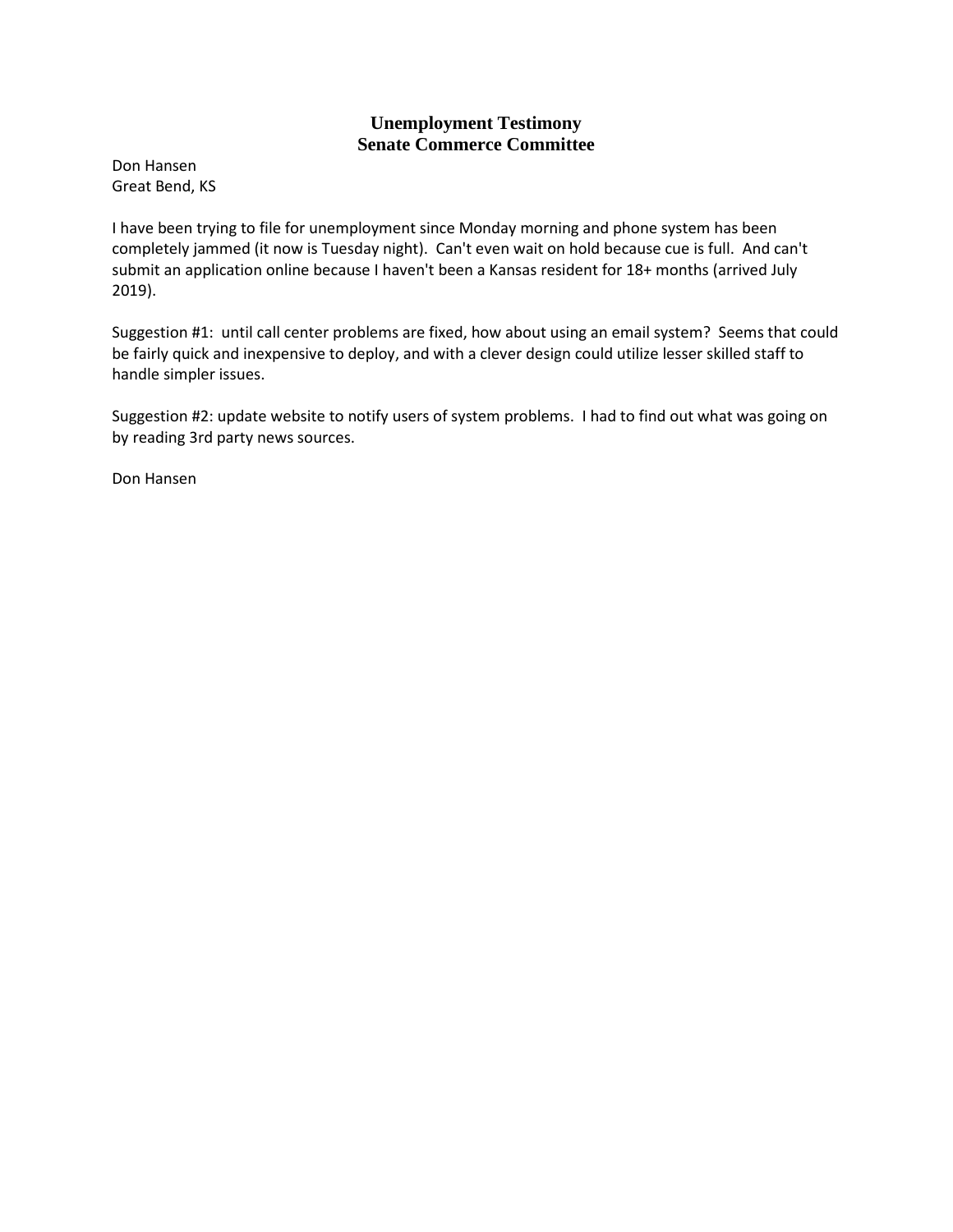Gary Albers 517 E. 6th Street, Galena, KS 66739 417-316-0363 [secondwayne@hotmail.com.](mailto:secondwayne@hotmail.com)

I am writing to you as a taxpayer (and employee in Kansas) who is extremely disappointed with the response of the DoL in the last six weeks or more (concerning unemployment and workshare).

It is apparent to me that as long as everyone is working and paying in, there is not a problem. The problem is/was when people need to access the money that is rightfully theirs. I have personally and professionally tried to contact the DoL and received no assistance at first, then weak and slow assistance as time passed. The on-line information and assistance is either non-existent or weak as well.

Granted, I agree this is unprecedented, but from a taxpayer's perspective, we have been treated like second-class citizens by our own state. WE did not ask for this to happen, nor were we consulted concerning a shut-down. So, why were we (the ones that were able to work) the ones that suffered financially?

I understand you having a meeting about this, and I wanted my voice heard. . .

Sincerely,

Gary Albers Draftsman

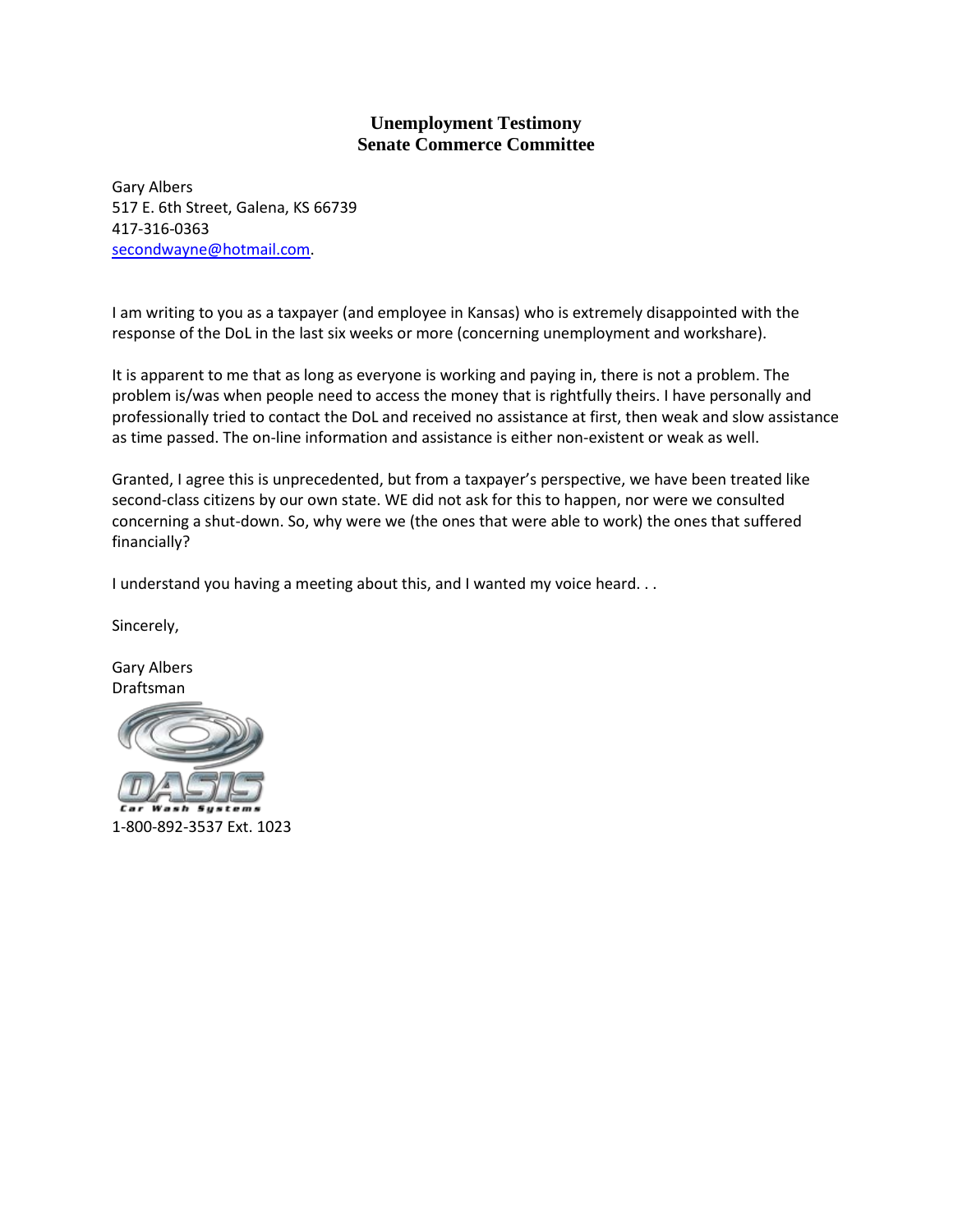Izabella Borowiak-Miller 4101 W 24th Place Apt 912 Lawrence, KS 66047 913-306-2419 © [creerendios11@gmail.com](mailto:creerendios11@gmail.com)

May 11th, 2020

To whom it may concern,

My name is Izabella Borowiak-Miller. I am 22 years old and attend the University of Kansas. I am also the oldest of 14 kids and my parents reside in Stilwell, Kansas. Recently due to COVID and the stay at home order, the law firm I work for had to be closed and the attorneys all had to start working from home. Because of this, I did not have any work to do from the end of March until the beginning of May.

I had never applied for unemployment before so I did so in April once I found out that I could. I applied and then completed several weekly claims. I did not get any answer back on these claims. I was confused about the meaning of one of the questions and figured I had answered it incorrectly and that was why I hadn't been approved. I went to the Kansas Department of Labor website and called the 4 different numbers listed on the website. Each one said "all agents are busy. Call back in an hour" and then it would hang up. So I then emailed many of the different email addresses on the website and did not get a response. I then hand wrote two letters and mailed them to see if I could get a response. I tried calling many times afterwards but alas, I never spoke to a human and kept getting the same automated machine.

I got in the mail two letters that said the "candidate has not been disqualified" and an additional paperwork asking about my schooling on May 3rd. I filed my weekly claims back in April.

I tried once again to call and still got the same message. I finally received an email back with the same paperwork asking about my schooling and at the bottom of the email told me to not to email that address again.

As of today, I have yet to hear anything about my application. I am still a student at KU and have been applying for many jobs to supplement my income but have not received any word back from employers.

Please feel free to contact me anytime about my experiences.

Thanks for your time,

*/s/ Izabella Borowiak-Miller* Izabella Borowiak-Miller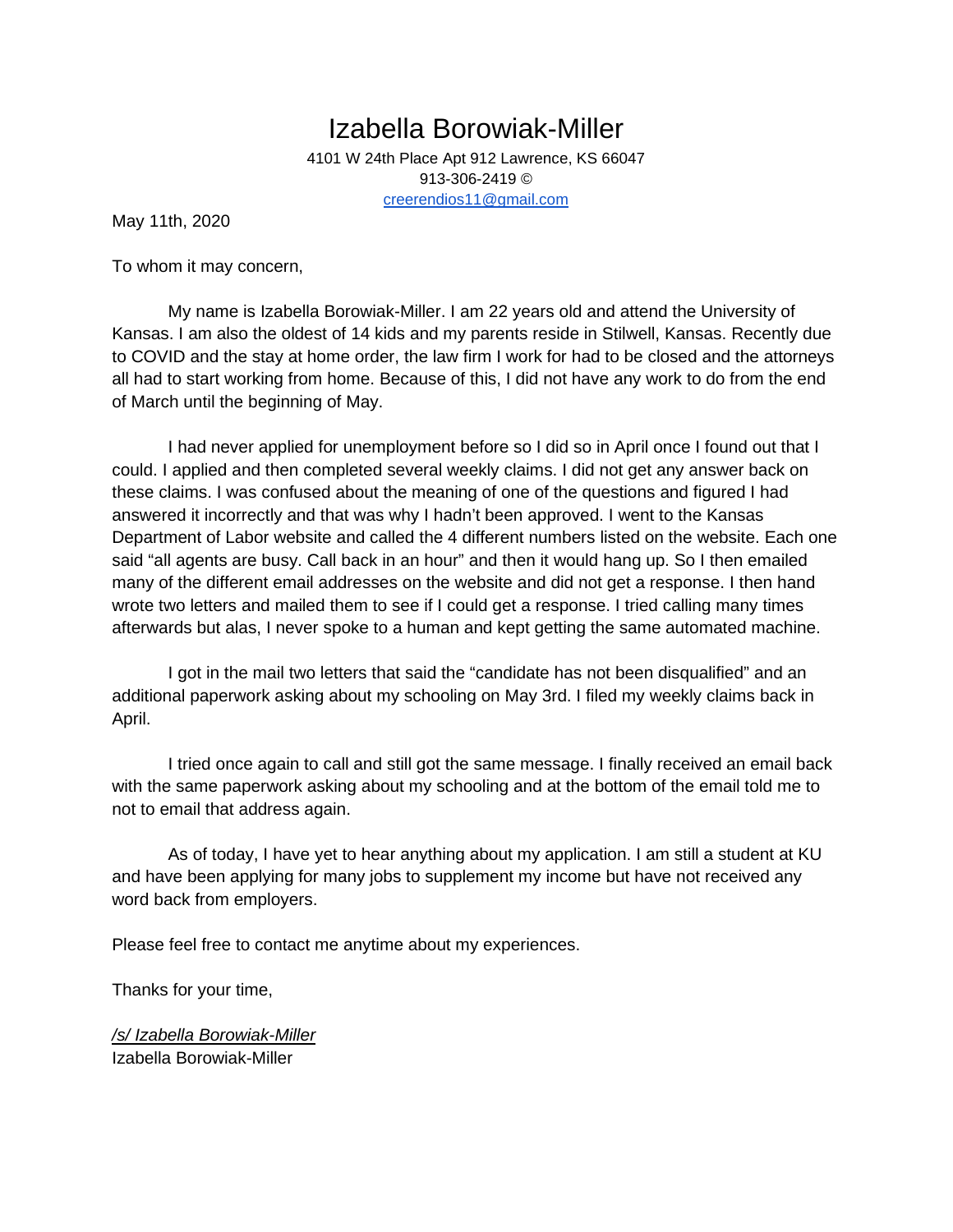Joy l. Schreckhise 2724 E. Douglas #203 Wichita, KS, 67214 316-208-1863 Schreckleigh3@gmail.com

My unemployment benefits exhausted March 25th. Prior to expiring I spent many days trying to contact unemployment finally after hours on hold a woman came on. I asked the process for federal extensions. She said I don't qualify. I explained again federal. She said we don't have that and was reading from an outdated script as 2 weeks prior Kansas received federal guidance but she said the Department of Labor was still waiting for it. Basically zero knowledge of unemployment. After my benefits were exhausted I tried again to reach unemployment. Finally I got a young man. He told me that the information I received from KWCH news was false and said he would transfer me to a specialist who would tell me the same as.

My question was that the FPUC was implemented on the 23rd and for anyone who filed Sunday or Monday would not receive it that week, which was my last week. But people who filed Wednesday or Thursday would receive it that week. So I asked him, does that mean the \$600 can only be attached to a current payment. He said nobody was getting it and the news was lying. He said I was being argumentative. I asked if I could file an extension for the federal program, he said Kansas doesn't participate in that program. And I said can I at least apply and he hung up on me.

It is difficult enough to be in this situation and you do all the research in the world, spend days, weeks getting a hold of unemployment and then they can't answer any question or have poor information. Being left in the dark is the hardest part. Fear and anxiety set in and you have nowhere to turn. For me I have no family and I live alone. What do I tell the landlord where I am going to live? How do I pay for a phone to keep trying unemployment?

Then the DOL said all back payments on Friday 8th and 9th will go out, Delia Garcia promised. And extensions coming at the end of month ok the 3 weeks owed of 600 I can do this till extension kicks in. But then it turns out that the 600 has to be attached to a current deposit.

Thankfully, Facebook has support groups and you can learn what others have learned by having the fortune of speaking to a live agent at unemployment with legitimate knowledge of unemployment. And that the IT team is working on a code for recipients of back pay though no anticipated date available. So again we are left in the dark with no way of knowing what's to come and though the time table is set for extension there are no directives as usual a vague statement, do we apply? Do we call? What's the criteria? We don't know how or when to pay our bills or do we start packing. Then the anxiety kicks in and we are frozen with fear and discontentment leaning on each other, strangers sharing the same sinking boat drifting to sea.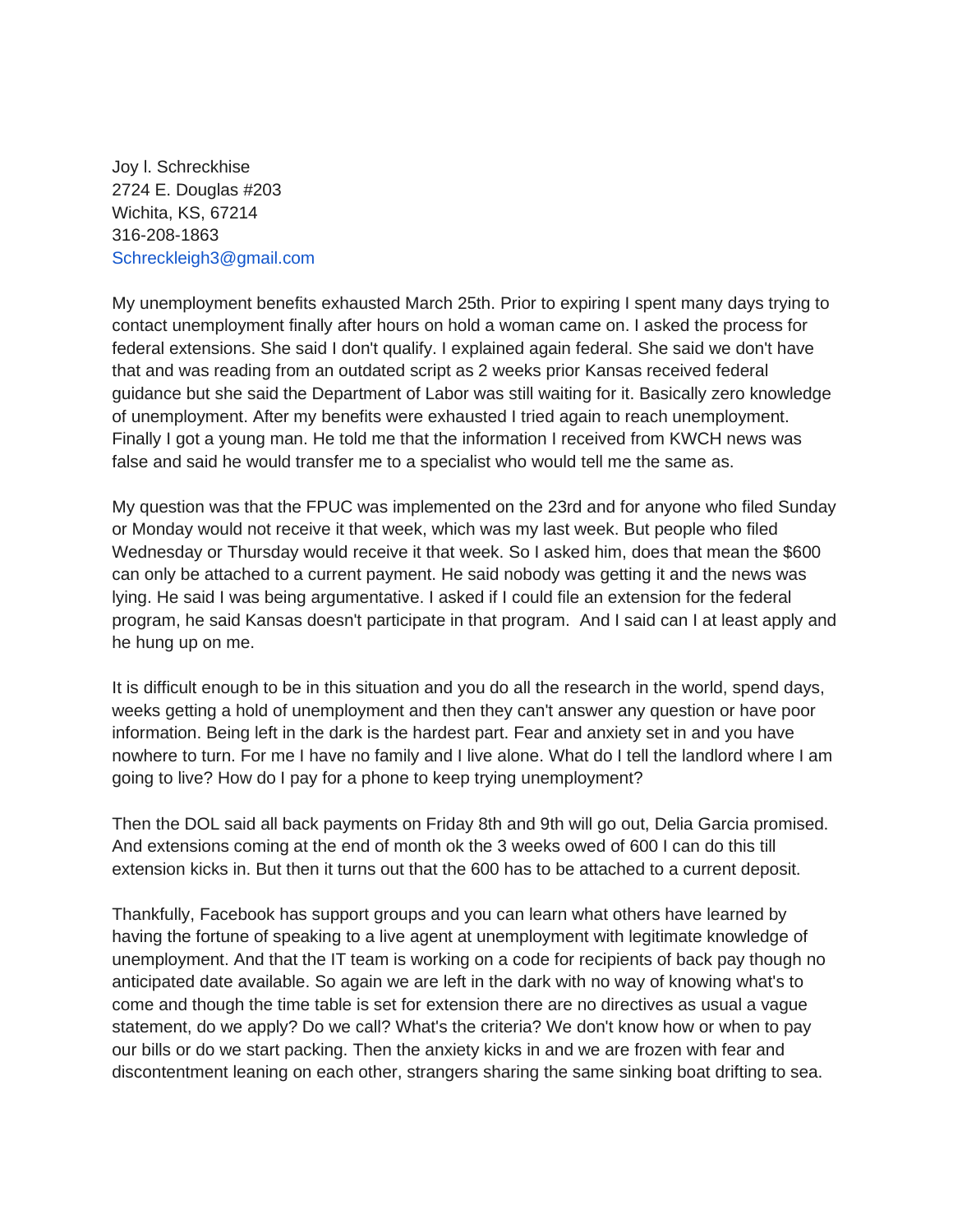Occasionally a wave pushes us towards shore when suddenly a huge wind pushes us further away. All we want are life jackets so we can have a fighting chance.

A lot of us were Christmas layoffs, our struggles consisted of the holidays and a slow reemployment and just as our phones were beginning to ring for interviews covid attacked and the state shut down. Before we knew it our unemployment was gone because we filed a few days before the state unemployment extension was implemented. Yet we share the same crisis. And now due to covid the return to our original employer is a distant hope all but lost. Even workforce closed. We depleted fuel expenses, and many were unable to pay phone bills. How do we rebuild without the resources or tools?

When I asked to speak to a supervisor, the first representative I talked to emailed them to call me, I never heard back. When I called back and said I asked for a supervisor she said, I see that notation and the supervisor responded," I'm not calling her back because I don't have an answer."

Unemployment needs to be honest and transparent. At the beginning of all this Delia Garcia did a Facebook interview Q&A once a week. She stopped because," some people were angry and hurtful." Understandably for some the help was too late and for others no help has come to date. Regardless it is Delia Garcia's responsibility to be informative, honest, and transparent. And that has not been the case since someone hurt her feelings. 1% of the population of 25% unemployment.

Moreover, the unemployment percentage is grossly inaccurate. For example my neighbor lost his job and was denied. He is like many who accepted his fate and let it go. However in the scenario he gave me which would have matched what he told them he shouldn't have been denied. Some are uneducated unaware there is an appeal process or follow ups are warranted. Prior to the pandemic, UI would send you a directive letter. They are no longer doing this.

Thankfully he has family helping him, some have spouses and some are increasing the homeless population. When they otherwise could have had their situation resolved. 90% of the denied have never received an explanation letter. I implore you to visit Facebook groups for unemployment support groups and exhausted unemployment support groups and everyone share the same commonality. Denied, what does this mean? People should get those answers from unemployment. Ff they had, there would be no need to rely on each other. This is the true meaning of "in this together." It disgusts me when politicians and wealthy advertise this, and Facebook messenger sends a generic reply "we are all in this together" and no real human ever follows up.

Joy l. Schreckhise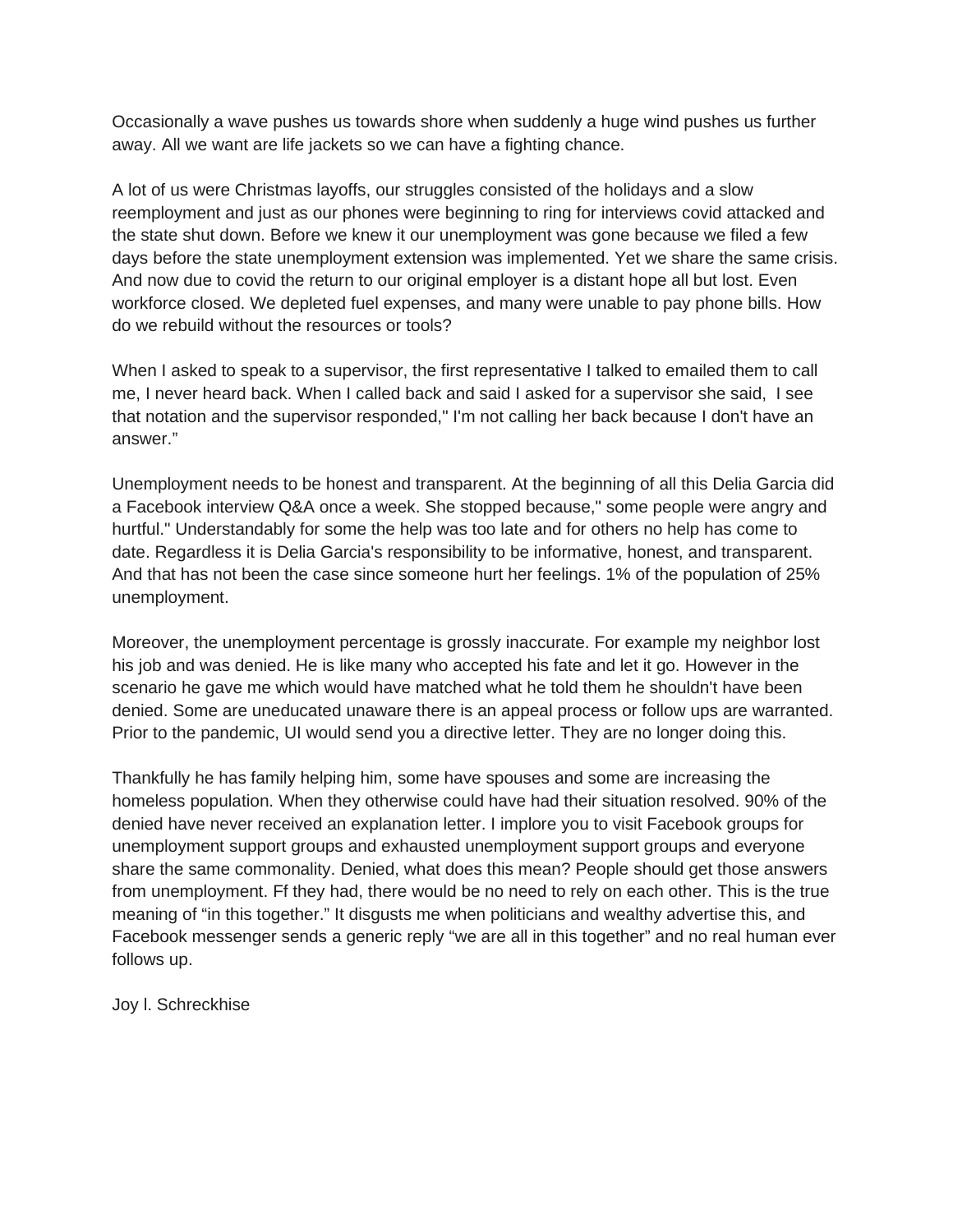Dear Madam Chair Senator Julia Lynn, Vice-Chair Senator Larry Alley and Minority Chair Senator Tom Holland and honorable members of the Commerce Committee:

Thank you for the opportunity to share my testimony regarding my experiences with the Kansas Department of Labor. My name is Kelly Meigs. I live in Shawnee, Kansas at 6413 Lakecrest Drive. I first became unemployed in August 2019. I found my current position in December 2019. During this time, I exhausted all 16 weeks of eligibility. When the state faced the Covid crisis and was placed in stay at home orders, I was furloughed from my position. Due to my exhausted benefits, I was not eligible for state unemployment benefits, however with the Cares Act I was eligible for the PEUC. This is the federal 13-week extension. I have attempted to call the KDOL numerous of times and only spoken to a representative 3 times. Each time, I have been told different and contradicting information.

Call #1 I was put in a cue for a call back phone call. I received this in about 4-5 hours. The representative had difficulty finding my place of employment. I was told my information was placed in the system and I should be hearing from them within the next week. I was told that I should file weekly claims online and would be paid back pay when the system was updated.

Call #2- I was a bit concerned about my employment status since the first representative had difficulty finding it. I called my HR to confirm and was told we were a part of the county but had our own federal id. I called again and was put back into a cue for a call back. I received my call back and this representative had the same difficulty finding my employer. After being placed on hold multiple times, she said she was able to locate it. She told me she updated my information and was told I would be receiving a determination letter in the next few days. She said to call back if I didn't receive it in the next week.

Call #3- After 2 weeks had passed and I had not received a determination letter, I decided I would call back to check on the status. It took me over a week to get back into the system to receive another call back phone call. This representative took my information again. I asked why it was so difficult to flip a switch for those who were already in the system. She said the system wouldn't allow her to do that. It needed to be reprogramed. I could hear her typing on her keyboard. After several minutes, she told me that she didn't know why I was told I would get a determination letter and if I did it wouldn't be for 8-10 weeks. She was not a benefits expert. Her current position was with audits. The information she was giving out came from the DOL website or their Facebook page. She was not given much direction from any supervisors. She said that the 13-week federal extension was the last to be implemented and should be completed by the end of May. She told me if I was eligible, I would receive back pay. I asked if she could tell me if I was eligible and she told me she didn't know and that would be determined at a later date. I asked her how that would be communicated and she said to watch the website and Facebook pages. She thought we would be receiving a letter.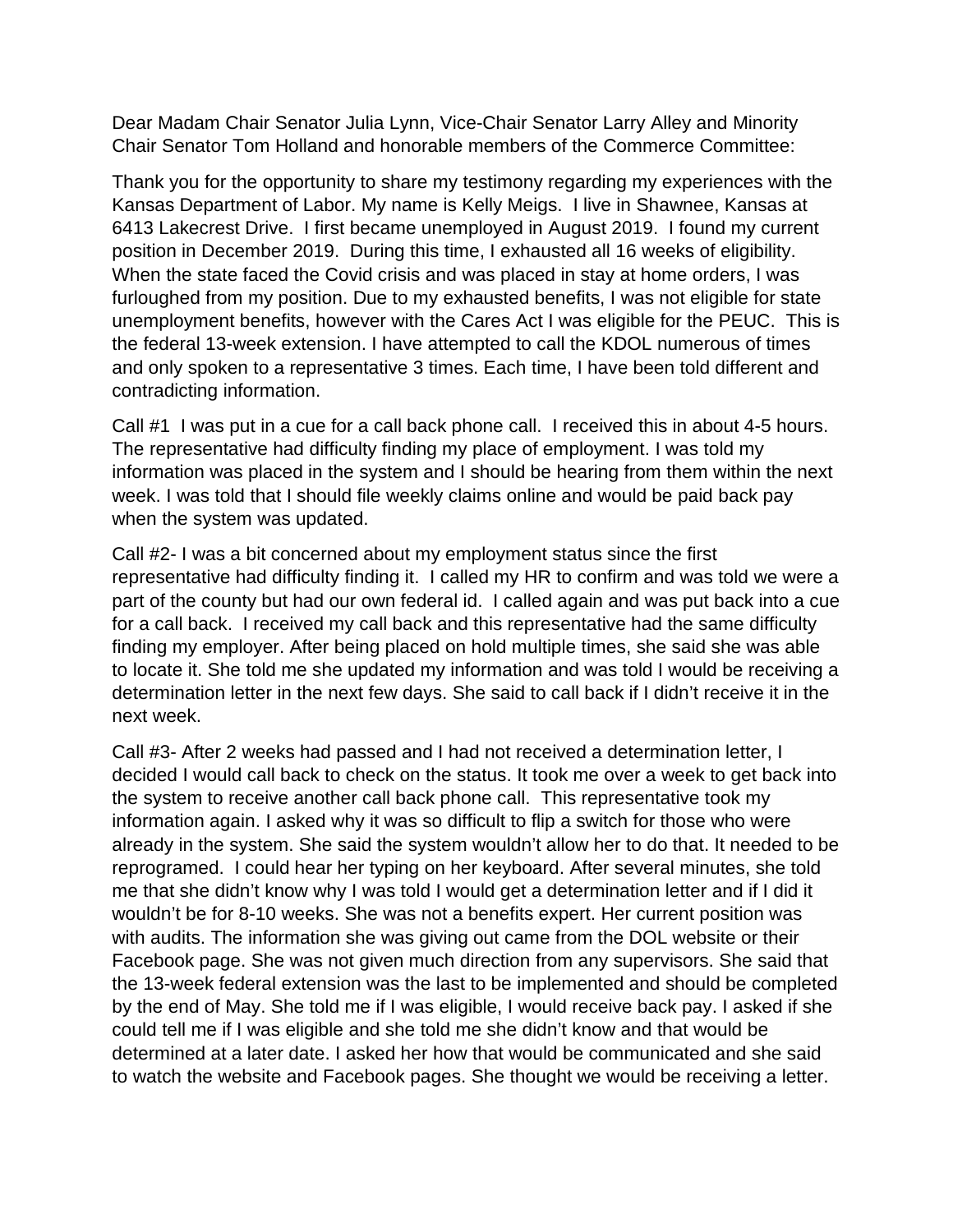I was greeted by courteous representatives. I do not think they are given the training needed to answer our questions. We have the same information or even more since we have the time to do our research. It is a shame these representatives are put into a position where they can't do their job adequately because they aren't given the correct information to share with the public. When they have to resort to their own website and Facebook for information is a travesty.

I joined several unemployment Facebook groups and all feel the same frustration and have negative communication with the representatives. Some are facing evictions, continued unemployment, failure to pay bills, pay for medication and basic needs such as feeding their families. I can provide you with more testimonies if necessary but understand our time restraints.

Thank you for your time for me to share my experiences. I hope you can find a resolution to this issue so Kansas families can provide for their own.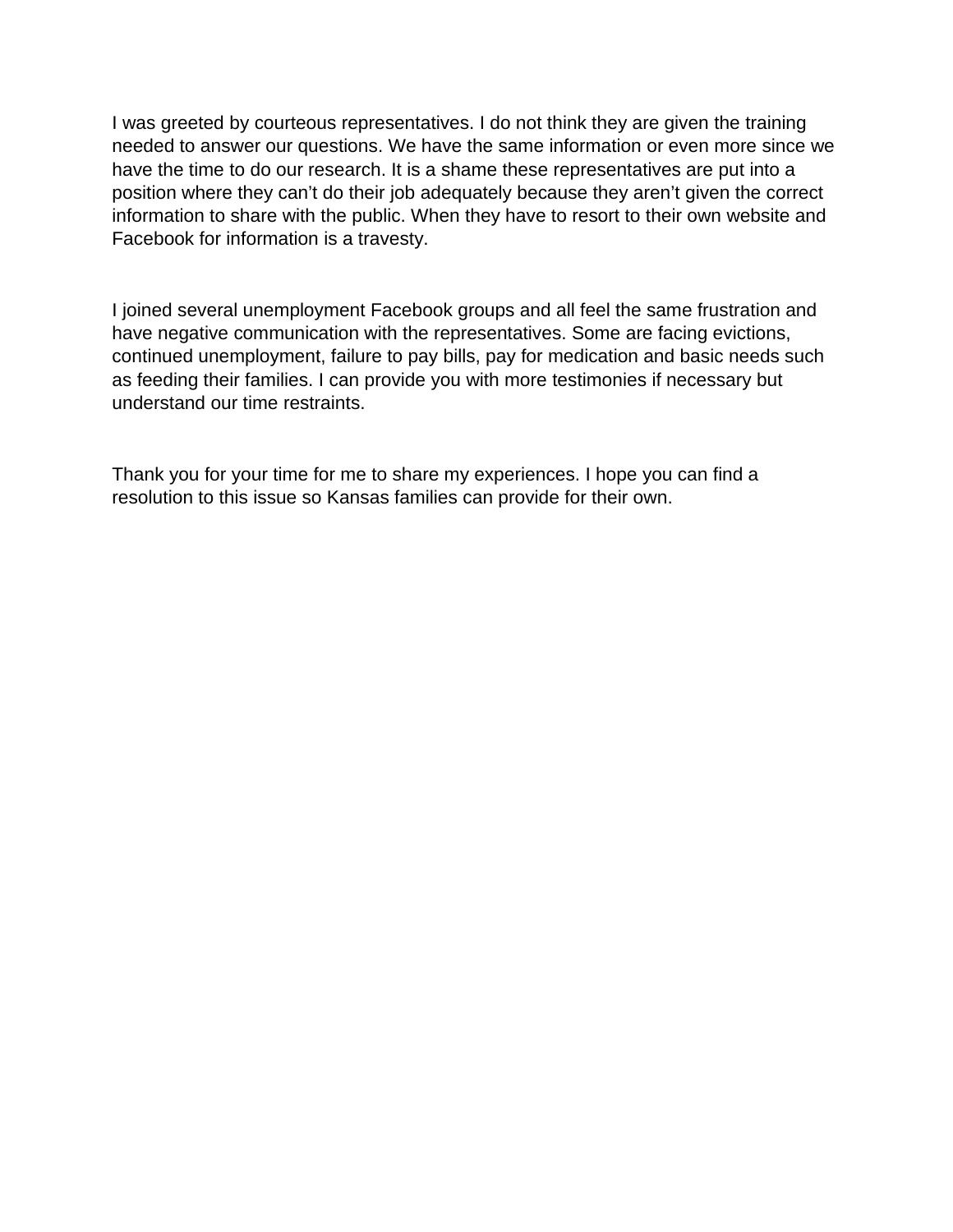Kevin Fishburn [517 W Grand Ave](x-apple-data-detectors://3/1) [Salina, Kansas](x-apple-data-detectors://3/1) 785-820-6929

I worked for years and got let go last day of October 2019 along with a bunch of other employees. Filed for unemployment November 2, 2019. Everything went smooth till the Coronavirus arrived and any work at all just stopped.

My unemployment run out the first week in March 2020. The state passed SB-27 that said anyone that filed before 1/1/2020 was not eligible for state extensions. Then the Cares Act was signed in to law. Well the state has not open all the Federal programs of this bill. This in turn has a lot of Kansan families hurting, some with kids with extra needs. No money for months and months and if wasn't for family and friends they would be living under bridges.

Don't forget everyone was ordered to quarantine, so these people didn't even have a chance. As I type this email there still problems in getting all Federal programs going. It doesn't seem right when there issuing 600.00 a week extra when some can't even get extended unemployment benefits to make it.

Just today (May 12) the DOL changed the date for PEUC extension from end of May till the middle of June. I don't know how they expect these people to exist as that's an apply date. Not a pay date, Unbelievable.

Thanks for your time.

Kevin Fishburn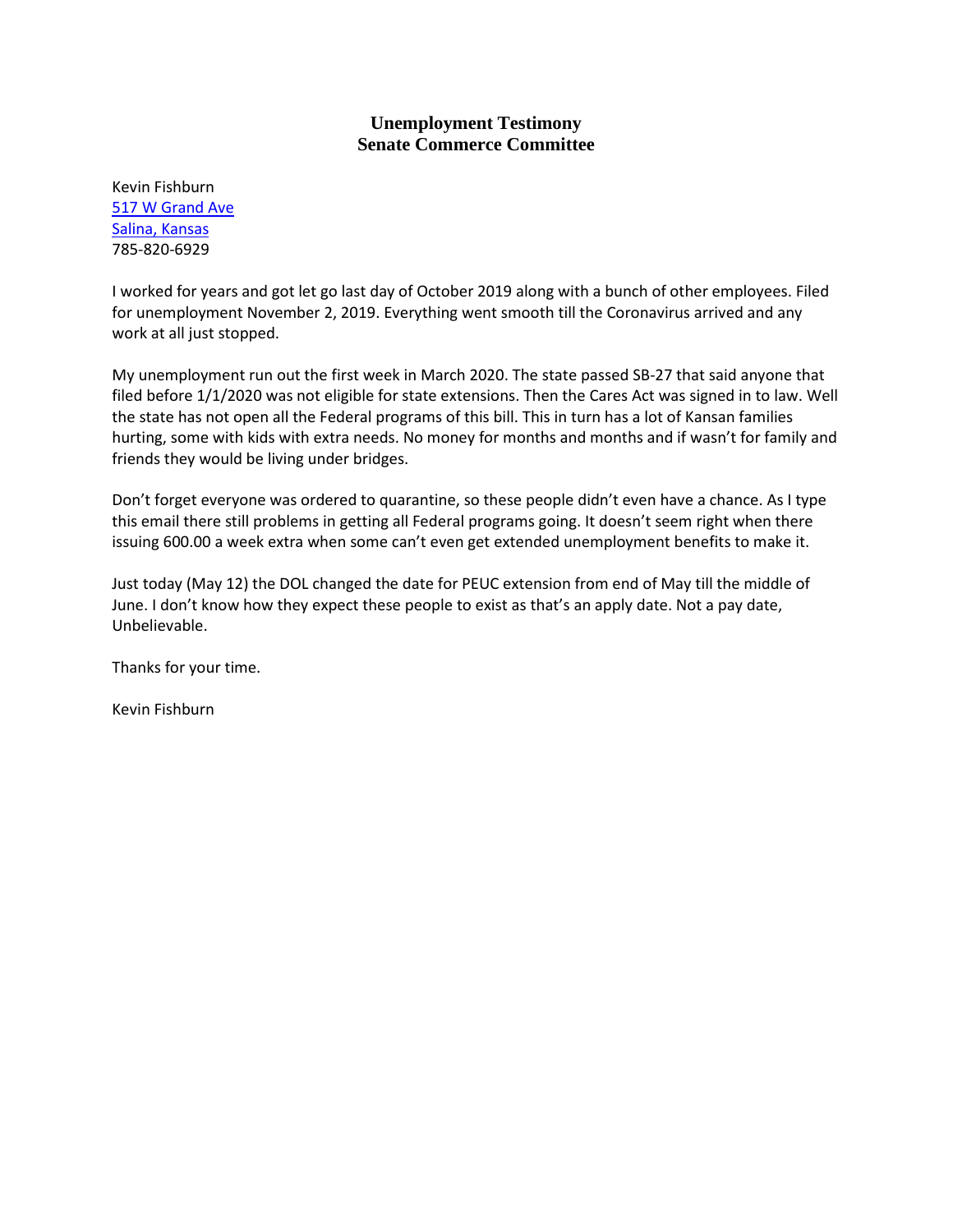Laura L Sanchez Homestead Montessori Farm School 3800 Weaver Ct Kansas City KS 66104 [www.homesteadmontessori.com](http://www.homesteadmontessori.com/)

To Whom It May Concern:

I have never in my 53 years experienced the level of frustration that I have with KDOL at this moment. As a self-employed entrepreneur, I have NEVER had to rely on my government for unemployment benefits until last year after the closing of the school where I was employed. I received unemployment in July and August of last year to tide me over until I could begin my own school in September of 2019. I invested over \$15,000 in that business along with the blood, sweat and tears that goes along with it. The dedication of a good teacher takes many hours in preparation, instruction and one-on-one with her students. I may have a small school, but I believe I am making a large impact in the lives of my students. The students at my school have had a particularly rough go of it as they were students at two schools that closed suddenly in the past two years. I was determined that they would have a peaceful, engaging, "normal" school year.

Enter the Corona virus and the eventual closing of public and private schools per Governor Kelly. I was dismayed that, again, my students would have to have an interrupted school year. Thinking that it would be a short closing, I thought we could weather that and then be able to meet soon. All of my students' parents are self-employed and I had no idea the economic damage that was about to be unleashed. I assured them that they would not have to make tuition payments if that was a financial burden and since they were paying in arrears they weren't really behind at that point. But it has now been over 9 weeks and I see no way that I will see any payments until we begin again in the fall. I had budgeted, and allowed the parents to break up tuition over 12 months instead of 9 months to make it easier on them and to be able to pay my salary throughout the summer so that I could work on curriculum and materials for the next school year. Well, sad to say, that plan is busted!

Our last week of school was March 9th and then we had Spring Break. We were to return on the 18th only to be given the stay-at-home order by Governor Kelly. My school is a Montessori school that is, at its core, hands-on and interactive. We attempted to do emailed lesson plans and Spring projects. It is very difficult to instruct students that need special accommodations and direct contact instead of distance learning. As soon as I realized that this was going to affect my families and my finances I called the SBA and KDOL. I followed the directions of the KDOL and filled out my claim and could see that there was a little over \$2400 left in my account from the last school where I was employed. I figured that it would take a little time for my claim to be processed as they had opened it up to self-employed persons as well. I had no idea that it was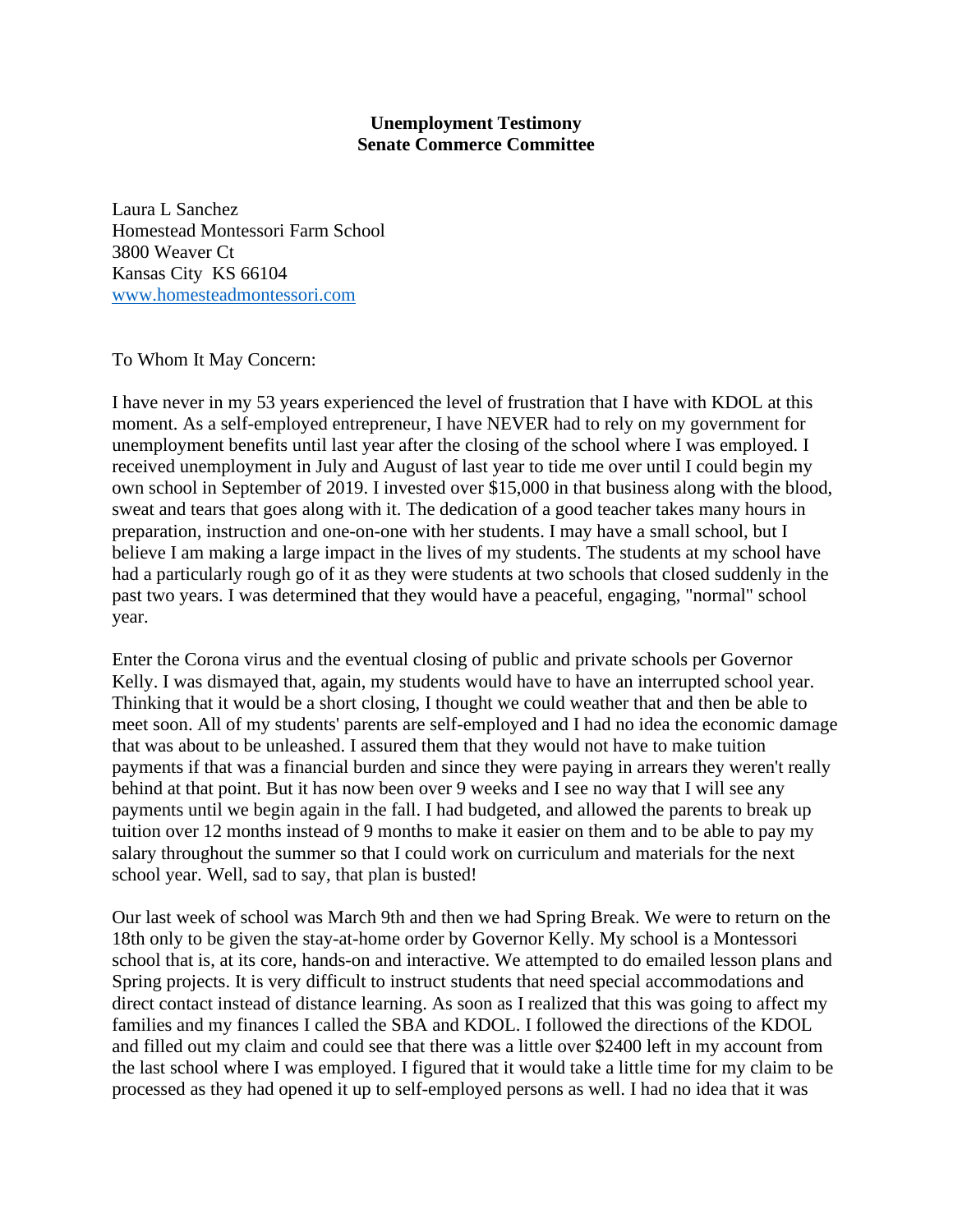going to take over 9 weeks to handle my claim and HUNDREDS of unanswered calls, hang-up messages and waiting on the queue only to be disconnected.

So as of May 12th, I see that I have two payments and a partial payment coming that exhausts what was left in my account. My direct deposit information has been on file since July of last year, so there was no reason that I should not have had had a payment. I cannot reach a human to find out why I still don't have any of the money that was in the account. Today, I actually made it in the queue on hold, "I thought, Oh My Lord, I'm going to get to talk to an actual person!" So when the canned recording stopped and it sounded like the line picked up... are you kidding me? I was disconnected. I immediately redialed and got the same message I have heard for weeks. Call back later. Really, when I can't make my mortgage, pay my car payment? The "unintended consequence" of flattening the curve has flattened the economy. Great job. To hear that Governor Kelly was not aware that there was any problem with the phone calls to KDOL was very telling. Let me say it again...for NINE WEEKS. I've called every number at KDOL, left messages at the offices of Broderick Henderson, David Haley, Senator Roberts and finally reached James at Senator Moran's office. Then I remembered that I used to attend church with Scott Schwab. Thank you Scott Schwab for answering me immediately and forwarding my message along!

I was not even worried about the extra Federal money at the time. But after after 9 weeks, no stimulus check and an almost empty bank account, I cannot for the life of me figure out what has taken so long. I have never been one for a "handout" as I have worked in a family business since I was 13 years old. But for the life of me, if the government is going to close my business, order me to stay at home for my "safety," then they darn well be willing and ABLE to take up the slack. I know there are millions of people that are unemployed and I feel their pain. But, for the love of God we can't be on "hold" for ever.

As far as I can tell, my account is seriously screwed up. It appears that they used my regular unemployment monies to pay the FPUC which exhausted the account. I was told on the 18th of March that there was money in my account and that I would get my weekly amount and that there should not be a hold even if I was self-employed. As of today, KDOL has made my account "inactive" and instructed me to fill out the PUA form and send in documents. It is doubtful that I will get any back pay or extension of benefits. This is truly a cluster and the KDOL should be ashamed that they have left so many Kansans without. I hope that I have not lost my business and that my students will be able to return in the fall and that my investment will not have been in vain. I hope that I will be able to continue my passion for teaching in MY school, that I have worked so hard to maintain. I am currently finishing the year out for my students without pay, because they are worth it!

I sincerely hope that KDOL can get it together. Thank you for listening to my story.

Sincerely,

Laura L Sanchez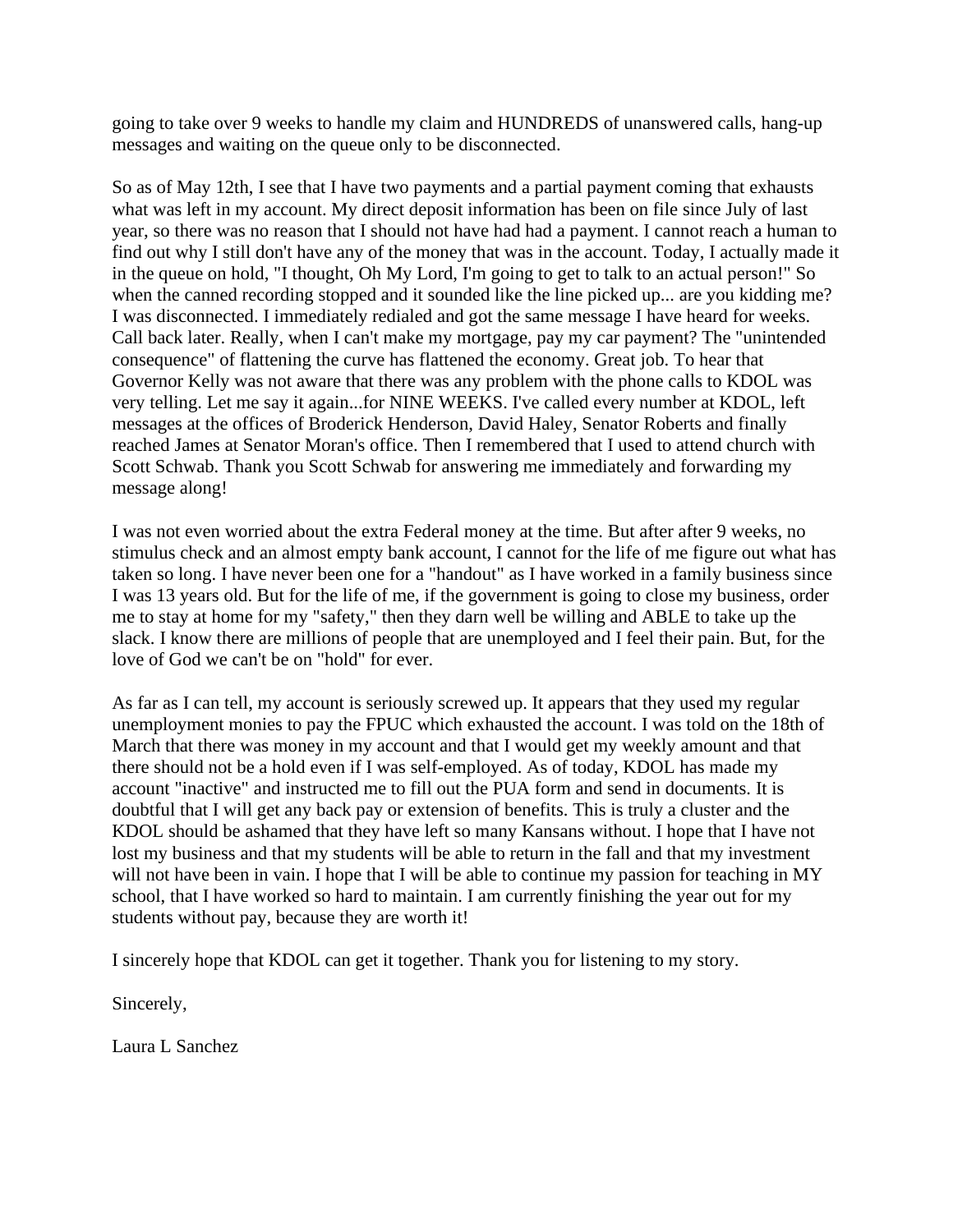Linda Anderson

Thank you for the opportunity to share the unemployment experience with Commerce committee.

I started calling to KSDOL in mid to late March 2020. I have made 100's of phone calls to KSDOL on all published numbers. The phone calls have not been answered or have been disconnected. The last few weeks the recording directs you to just "call back in 1 hour". Only one time have I been able to get a call back and not until May 6th.

Starting around the end of March, I began checking my account on KSDOL website. When the site was not down or crashed, I was occasionally able to get on and see that my account said NOT ELIGIBLE TO FILE. That's it - nothing else -- just that screen -- and from there you cannot proceed any further in the process or get any additional instructions.

After calling for approximately 6 weeks, got ahold of a so-called "benefit specialist" at KSDOL on May 6 2020. I started the conversation by explaining that had been calling since mid-March and this is first time getting thru to talk to someone - so I appreciated his patience in advance with assistance in filing for benefits. The process of calling on 5/6/20 took about 3.5 hours including calling, being put on hold, transferred and then talking to someone that said a "Benefit Specialist" would have to call me back, and then having a KSDOL "Benefit Specialist" call me back for a 30 minute phone call. The result of the conversation was zero helpful information. The KSDOL so-called "Benefit Specialist" was rude, had no compassion, refused to transfer to supervisor, could not answer any questions, and could not provide any assistance. The "Benefit Specialist" could not do anything to change my account status from NOT ELIGIBLE TO FILE or provide any instructions as how to proceed. I was told that despite the inability to get thru on phone system since late March, I should call back in a few weeks because "there is nothing that can be done".

I exhausted 16 weeks of unemployment in 2019 and should qualify for PEUC and PUA due to having both W-2 wages and self-employment income. My account from March to date states NOT ELIGIBLE TO FILE. Originally, we were told by KSDOL in a publication "What You Need To Know About The New Legislation" dated 4/9/2020 that PEUC is payable before all others CARES Act programs. The publication was incomplete, confusing, and gave no direction.

Around mid-April I heard that FPUC (\$600) would start on 4/22 along with the 13 week extension for people who already exhausted benefits. At that same time, I heard PUA would start around the first of May. (KWCH/Topeka) The order of implementation was FPUC, then PEUC, then PUA.

About 48 hours later …. we were told that PUA would be implemented before PEUC.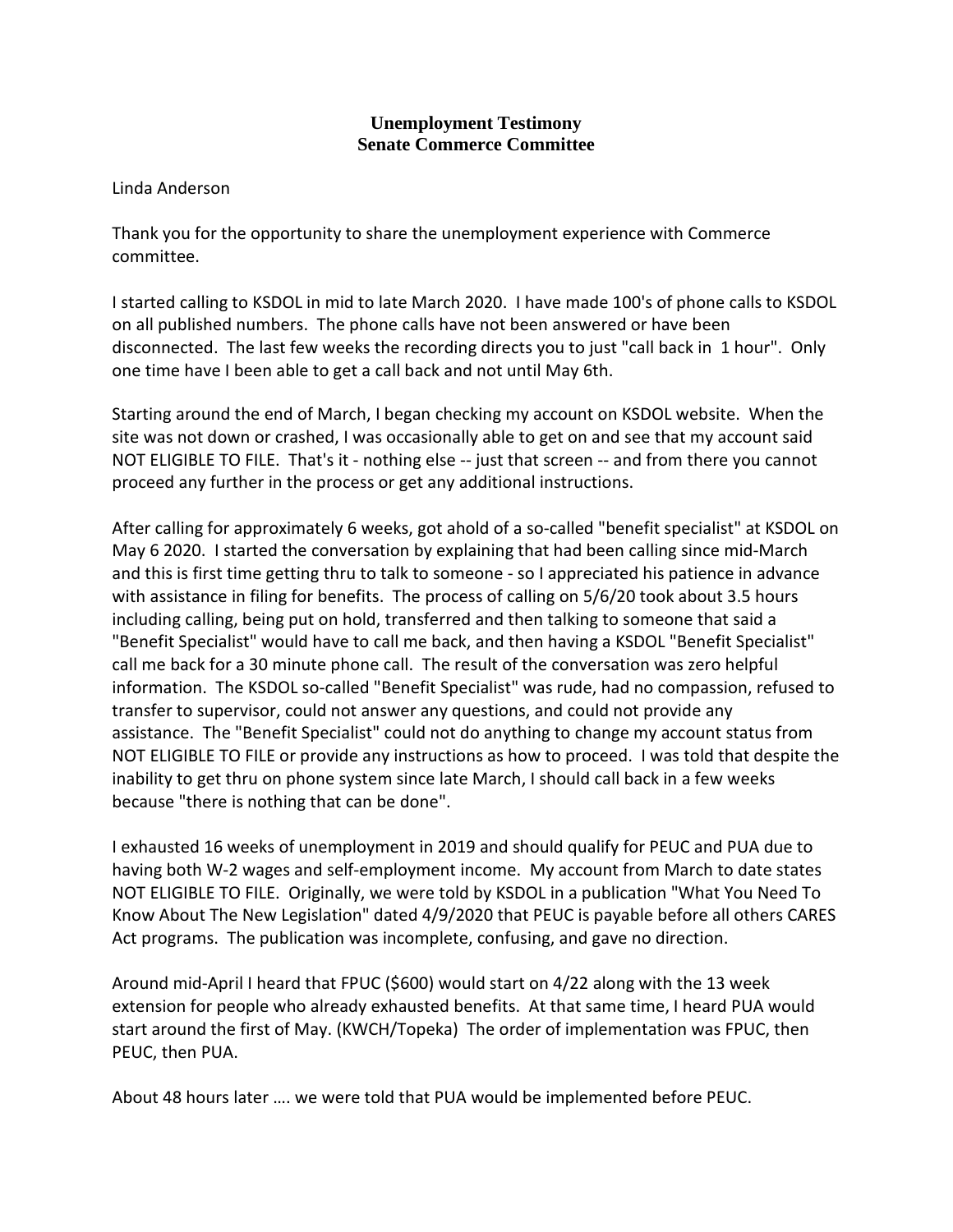Then we started getting instructions and Facebook videos from Secretary Garcia saying we should GO AHEAD AND FILE so you can get denied. We were told that the first step is to file for PUA (or something) and get denied!!! Well, my account says NOT ELIGIBLE TO FILE. Secretary Garcia apparently doesn't even understand how the website works!!! All the while, you can't get anyone from KSDOL on the phone to ask a question or get direction. The miscommunication and complete lack of effective direction from start to present has been mind-boggling.

On April 30th, we were treated to a KSDOL Publication entitled "MAY is going to be a Great Month for Kansans" informing that PUA applications would now be delayed until May 12, PUA payments would start May 25th and the PEUC extension would now be delayed until "Late May". Now it is my understanding that implementation for PEUC is moved back to "mid-June". I can assure you that May is not going to be a great month for tens of thousands Kansans that are having to deal first with unemployment and second with the KSDOL.

On Mother's Day, we were treated to a Happy Mother's Day post from KSDOL. I can assure you that many mothers and single moms did not have a Happy Mother's Day going without any payment from KSDOL. The tone of these communications is offensive to many waiting on payment from KSDOL.

On May 12th, when the PUA applications opened - the website continued to crash.

So the CARES Act was signed into law at the end of March and Federal funding was provided for FPUC, PEUC, and PUA to help people that became unemployed due to Covid-19. I have not received one dime of this money. I can't even file a claim because it says "NOT ELIGIBLE TO FILE". The money is available from the Federal government and I don't think that waiting until the middle of June to even be able to FILE A CLAIM is what was intended by the passage of the CARES ACT. There might be a lot of other people out there in the great state of Kansas just like me who can't file, so who knows how many claims are out there! Perhaps instead of filming videos about what "Great Things KSDOL Did In Their First 100 Days" you might have spent some time on upgrading the IT system, putting out some decent instructions for people like me, or maybe even filing claims. We are sick and tired of excuse after excuse, wrong information, vague instructions (or no instructions at all), phone systems that don't get answered, websites that don't work, backpay that is owed, and in general payments that are messed up, delayed, or in some other way screwed up. I think people from the top down need to be held accountable for what a fiasco this has been in the State of Kansas. Not one dime and can't even apply until mid-June???? The whole situation is completely unacceptable.

Regards, Linda Anderson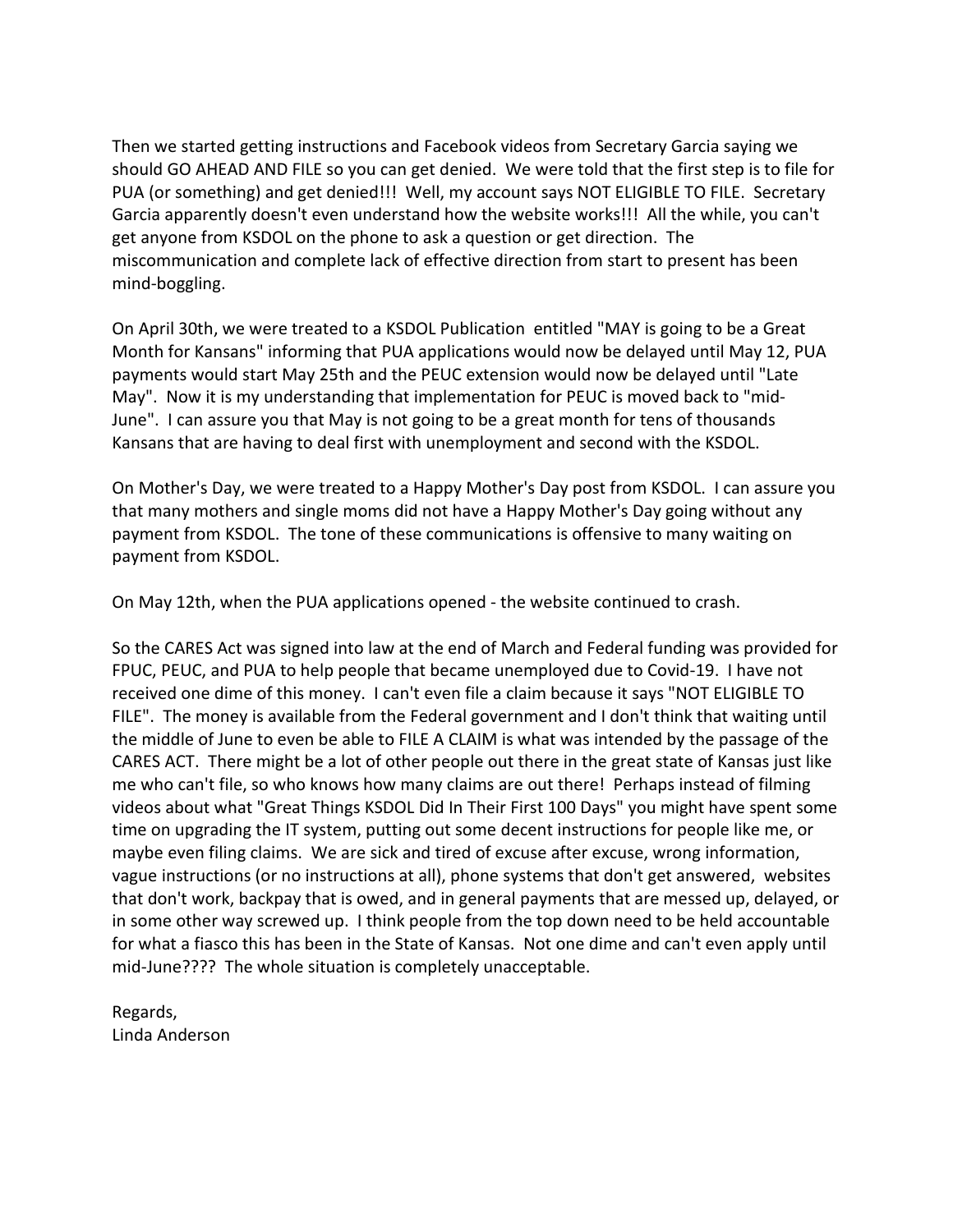I just wanted to share my story with you and my growing frustrations with the KDOL. I am a single mother of 3 kids at home. We have been "staying at home" Practicing our "safe distancing" for close to 2 months now.

I started a job the beginning of this year after leaving my husband due to his alcoholism in August of last year. It was a part-time job but it was perfect. My last day I was able to work was March 13th of this year. I worked that day, picked my kids up from their school and we haven't been able to return to work or school since then due to COVID-19. I was told by my employer that we couldn't return back to work the following Monday because the building we were working out of (the K-State Innovation Campus in Olathe, KS) would be closing down due to COVID and they weren't sure when we'd be able to return.

My kids' school also never resumed and we began the distance learning at home. I am their primary caretaker, so I became responsible for teaching them and making sure they didn't get behind. I have no other source of income. The part time job was it.

I applied for unemployment but was not eligible because I didn't work last year and had no reported wages from the last 4 quarters. I started my job on January 16th of this year. I have filed my weekly claim every week and still have yet to receive a dime. I haven't even been able to get my stimulus check. I am just honestly beginning to lose hope here. How can one go months with no income whatsoever? I've been able to have family help out somewhat, but they are tapped out themselves.

I waited on hold for 2 hours a few Saturday's ago to speak to an actual rep from KDOL on the phone because I needed to KNOW something. I needed to have some kind of hope that I wasn't being completely forgotten and looked over and that money would be coming. After waiting 2 hours I was told by someone who probably just started working for KDOL to help with the calls that "I can't really tell you anything. Just keep filing your weekly claim and hopefully something will come up for you." That. Was. It.

I realize it wasn't their fault. They were just giving me the info they had. I just need some help. If this PUA and FPUC is to help people in these hard times why am I not receiving any help? I truly feel forgotten and not sure what my kids and I are supposed to do?

Thank you for taking the time to read my story. I am hoping to hear some sort of good news very soon. I desperately need it.

Sincerely, Lindsey Wright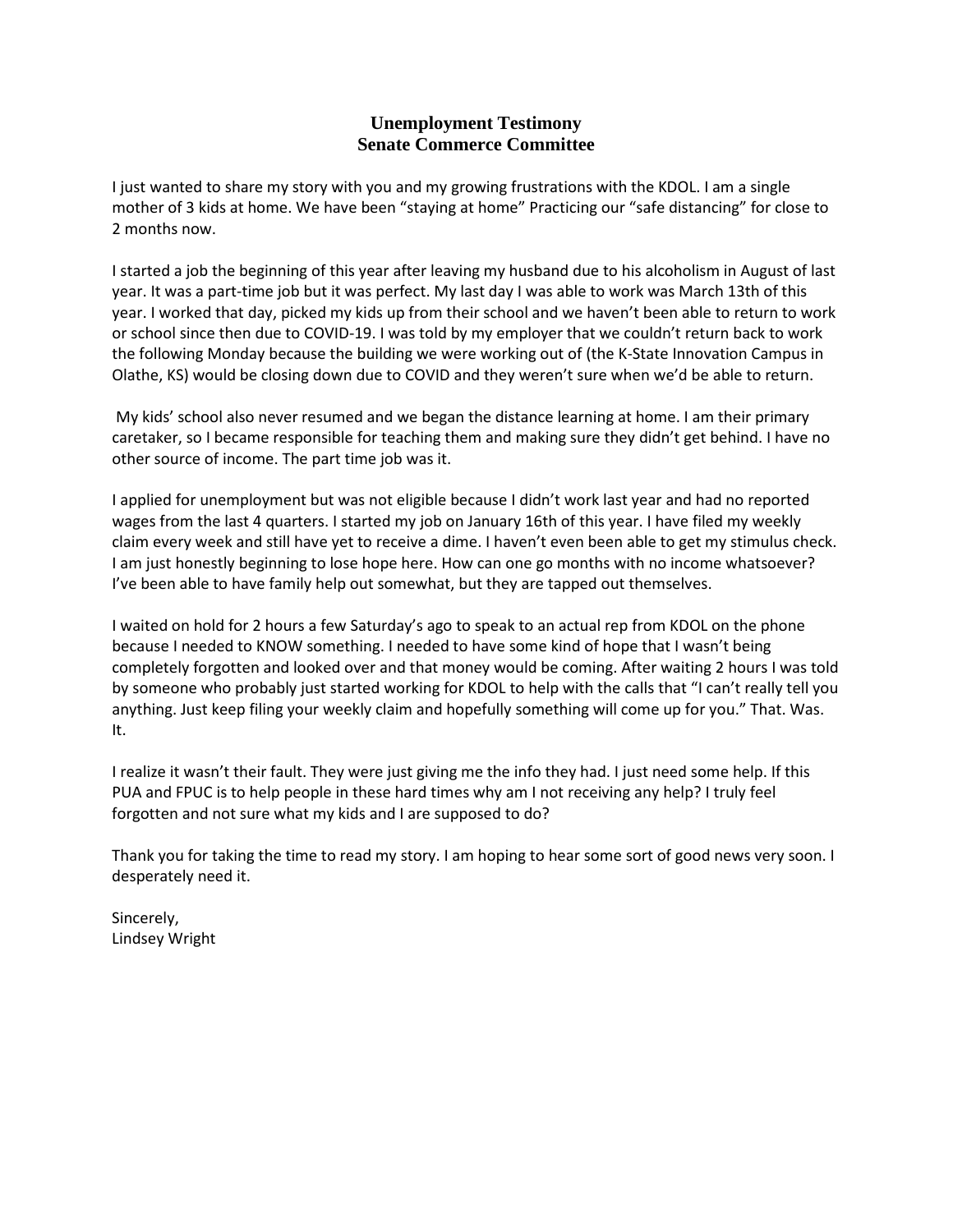Mindi Fisher 316-665-2398

I have been unemployed since April 7th, 2020. I have never been through the unemployment process before and have yet to receive a single dime from unemployment. I was laid off from Spirit Aerosystems under a WARN notice on February 7th, 2020. I received my regular check until April 7th, 2020.

On April 7th, I applied for unemployment. I've filled out all of the necessary paperwork which I have emailed and faxed several times to the Department of Labor. I've been able to talk to a real person one time on April 23rd, I have not been able to get through before or since despite 300 calls a day. They state the issue is some type of separation pay. I never received separation pay, I received my regular pay check until my official separation from the company on April 7th. Because of this, I have been sent to the dismal endless hole that is the adjudication department. I've read that I will be waiting 8-12 weeks for a reply. My family and I can't survive 8-12 weeks, something needs to be done about this process. This wasn't even my mistake, yet I am the one worrying about what bills I will be able to pay.

If you could bring up the lack of response and the timeline for the adjudication department and ask what the actual timeline is (there are no definite time periods from KDOL listed). Or light a fire under them to get past claims dealt with, I'd greatly appreciate it. If you need any copies of the documentation I've sent with dates, times and responses that lead nowhere, I will happily supply them.

Thank you,

Mindi Fisher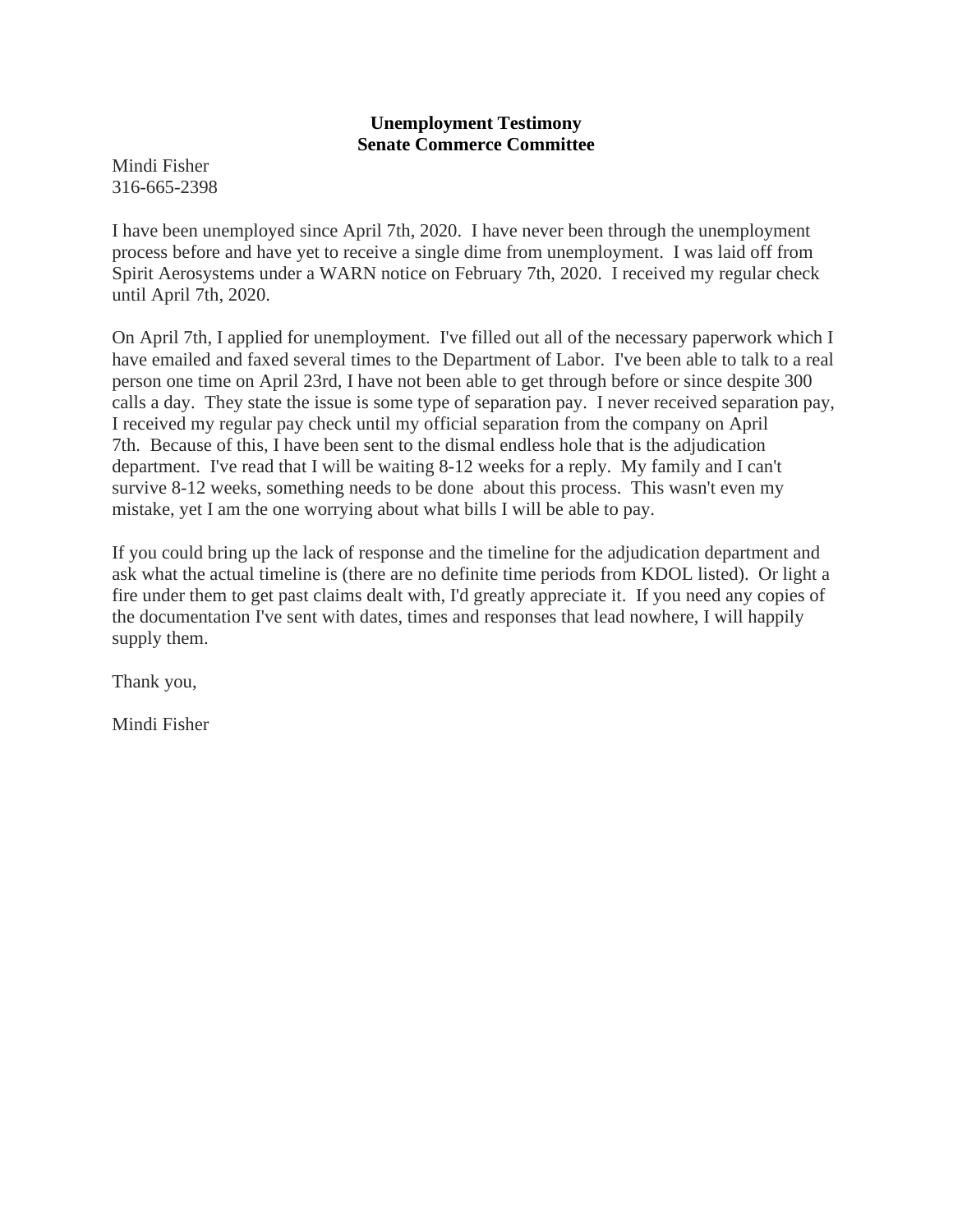To whom it may concern:

I have been a KS citizen my entire life. I have worked and filed taxes in this state since I was 15 years old. I just started a business in the last year, and hence have become "self employed". I not only run my hardwood floor business, but I am also a personal contracted Childcare provider. We work hard.

We have received absolutely \$0 since COVID began in aid both state and federal. We have been out of work for over 2 months. I was laid off in my position as a contracted Childcare provider due to the pandemic, and my hardwood floor company has had supply interruptions and nearly no business since mid-March.

Luckily we had a savings account, all of which is completely drained at this point. I am also ineligible for the stimulus as are my children, even though we are US citizens and were born here. This is due to a loophole in the bill that states if you are married to an immigrant, you are no longer qualified.

So even though we all pay taxes, and my kids and I are citizens, we are being told we are less than everyone else. We are not worthy of help.

My unemployment that is helping damn near every other state in our nation, is a complete and utter joke here in KS. It is frustrating. It is depressing. It is completely unacceptable that this is allowed to continue in our state and country. I cannot be the only one whose family is in this position.

We are not less. We are important. We are contributors to our state. We have lived here all our lives, but I am beyond frustrated with the way this situation was handled by those in charge. WE HAVE TO GET THE MONEY WE ARE OWED. We cannot continue to survive like this.

Signed,

A 3rd district citizen who is fed up Nique Leonel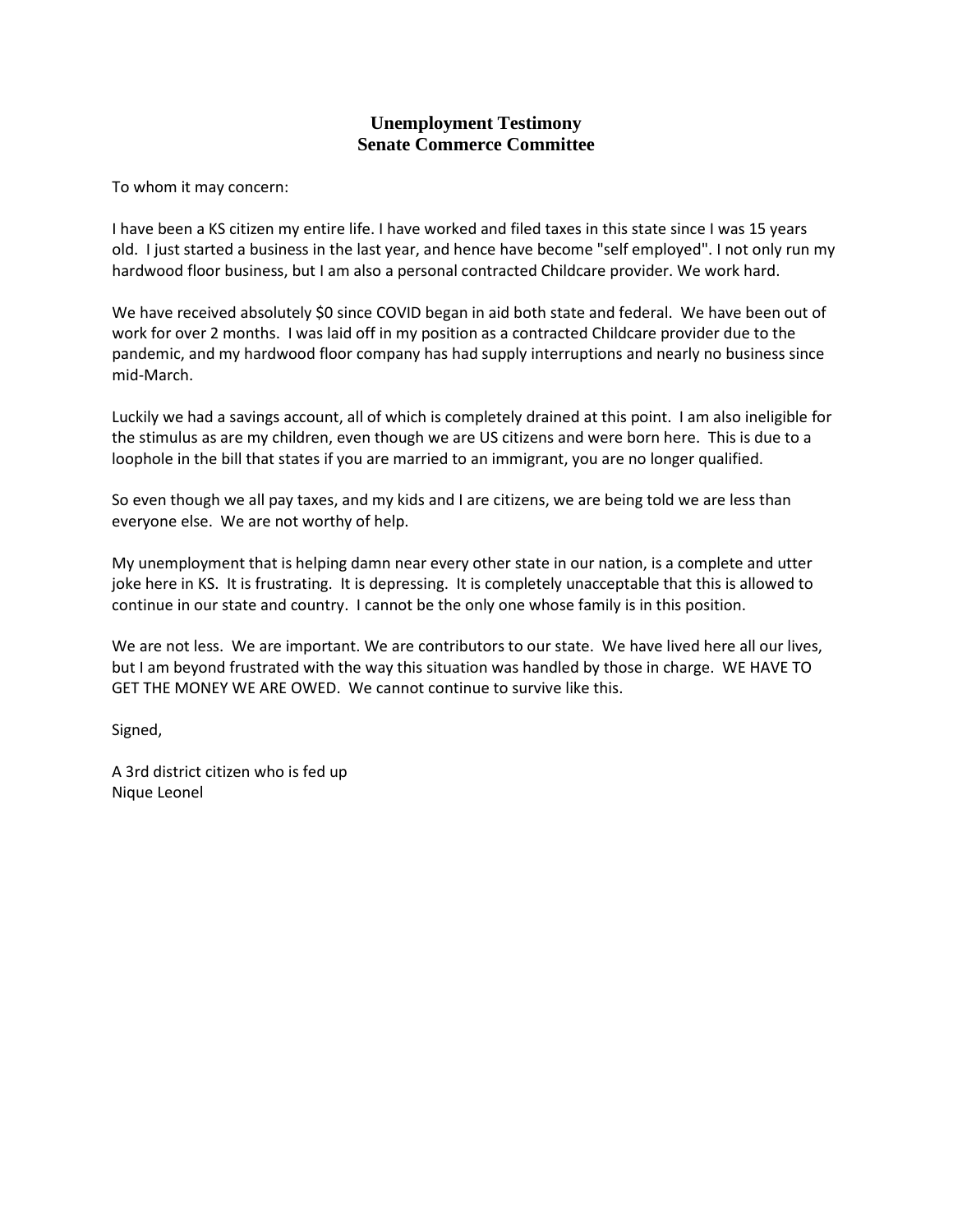Peggy A Hopkins 331 E Quivira Circle Kechi, Ks 67067 316-210-3344

Dear Commerce Committee:

My name is Peggy Hopkins. My last day of work was March 29 of this year. I started calling the Unemployment Dept that week. The line was either busy or they gave information then told me everyone was busy so call back in an hour. Eventually, I was assigned to call on Tuesday or Thursday. I was encouraged but nothing changed. Many calls made, 6-10 per day. I tried to sign in on computer but it would not go thru and told me to call the same phone number for assistance. No response.

The next week I continued calling and finally from frustration emailed Deb Farris, anchor for KAKE, Channel 10, Wichita, She responded the same day with a suggestion to email Senator Wagle. I continued calling and trying to get thru on the computer. I would correctly complete the form several times and the response is they would send email to confirm who I was. No emails and no ability to get through on the phone. I started calling the Wichita, Topeka and Kansas City offices.

On Friday May 9 Kansas City office answered and said I could talk with someone about my computer difficulties. A very nice gentleman fixed my computer problem. He amazingly transferred me to a gentleman who could complete my application. This gentleman had a non-Kansas accent and was polite but finally as frustrated as I was, as I had a great deal of problem understanding his speech. The time took approximately 45 mins for fixing the computer and the application. He had to tell me in closing about the rules and after the third time, I just agreed with him. I hoped to get a letter this week with information that I thought he had said he would mail. No letter as of Tuesday mail.

Times and dates have eluded me but the story is correct. I do have some emails that I have to confirm some of my attempts to complete my application. There was a second email to Deb Farris. She has been really helpful.

Thank you for assisting Kansas citizens.

Peggy A Hopkins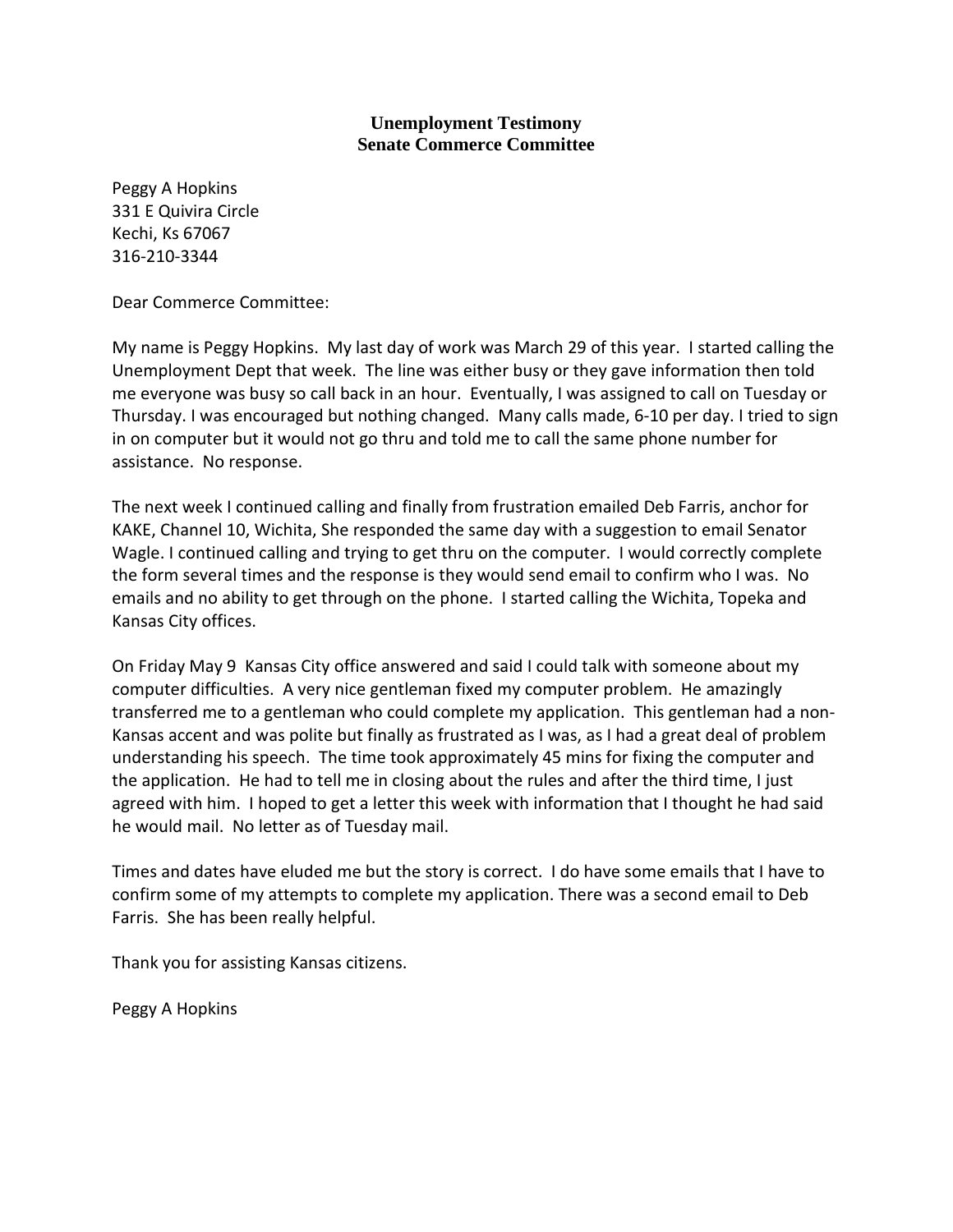Tamara Joyce Manhattan, KS

My name is Tamara Joyce, I reside in Manhattan, Kansas. I originally filed for unemployment in November of last year, when my employer of 20+ years decided to retire. We were given 2 weeks notice of his plan, and while he did sell his Dental practice, I was not rehired due to the new doctor bringing in her own assistant.

To begin with, that is a very bad time for a job search, as many offices close during the holidays and then after the new year while I continuously sent out resumes and went on interviews, the pandemic came into play. I was offered a job, but my start date would have been the end of April, the first week of April I got the call that the offer was being rescinded due to the pandemic which was forcing them to close. My benefits ended on March 28th.

Since SB 27 only increased benefit weeks to those initially filing after Jan 1, 2020, that left me with only the Federal Cares Act 13 week extension with the additional \$600 weekly boost, which at the time I was extremely grateful to be able to qualify for this, as I have been repeatedly told that there was little chance of being hired until the fall. I have continued to file weekly claims, while waiting for this (PEUC) to go into effect.

I did nothing but sit on the phone for 3 weeks trying to contact KDOL to get information on a time frame or if I needed to do anything else to qualify. After finally reaching a live person, who had no clue and did not know any answers to my questions, instead of this person showing any compassion or even saying she has no idea, she got very defensive and told me that maybe I should just get a job instead of waiting for the state to bail me out and hung up. To say I was very offended by this statement goes without saying.

I have worked continuously since I was in high school, even though I had gone through a couple of times where I could have filed for unemployment, I never have before now. I have always believed that as long as I was able to work that it is my responsibility to provide for my family. I am 58 years old and this is the first time that I had no other choice, my youngest son is in college and I had lost my oldest son to suicide 3 months before I lost my job. These things had already eaten away at almost all of my savings.

Due to all of this KDOL has no excuse for treating people this way or for failing the people of Kansas the way that they have. It's now mid May and I still have no idea when I will begin to get benefits, they have lied to reporters, continuously give updates on their websites that they do not follow through on and treat us as if we are parasites on the system.

People can not pay their bills, much less feed their families because of their ineptitude to do their jobs in a timely manner and most importantly, be able to communicate truthfully. I have had to make so many cutbacks I'm barely surviving. I've had to let my health insurance drop, which means I've had to discontinue my medications that I can no afford, as well as discontinue the grief counseling that I was going to in order to cope with the loss of my son.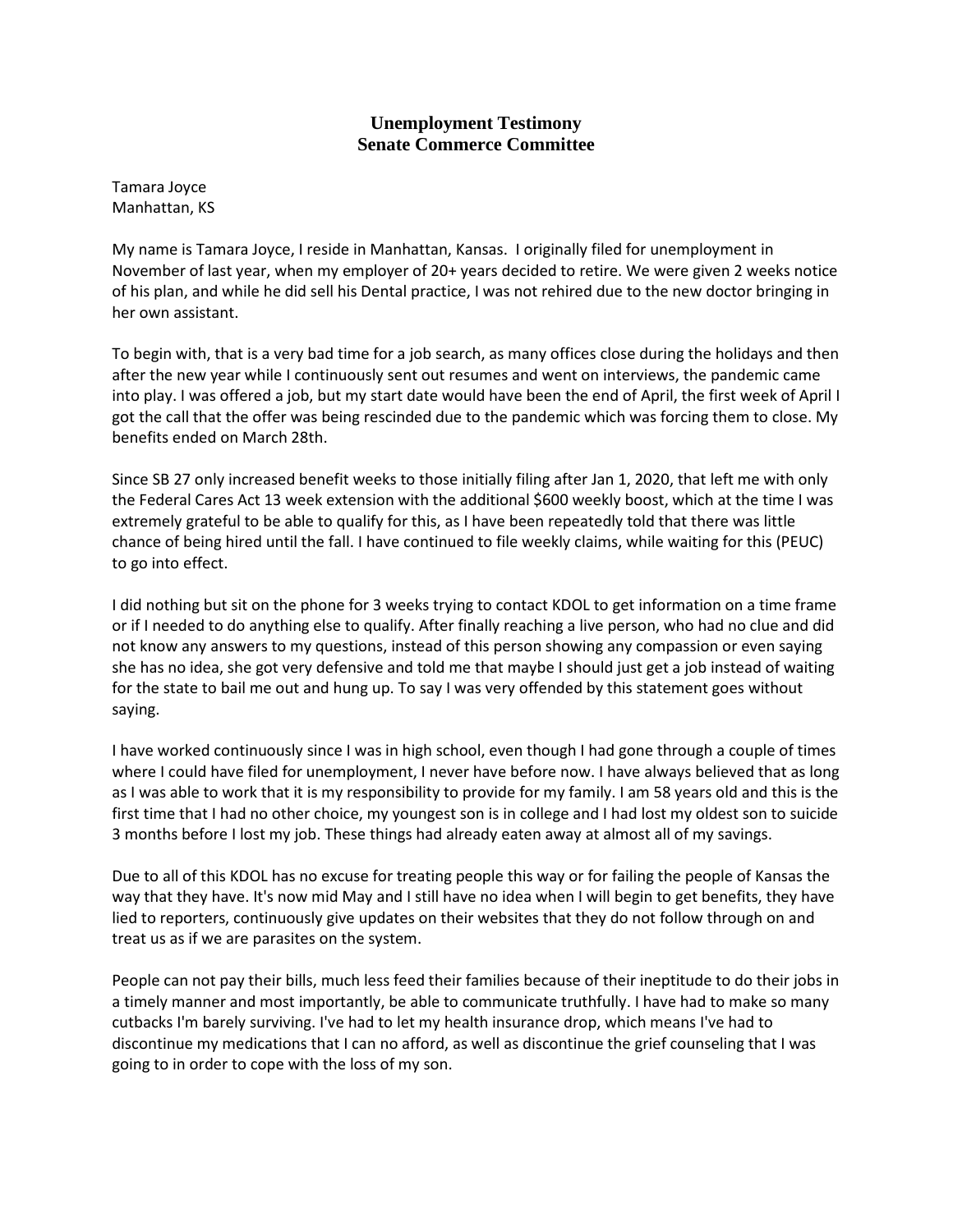This is no longer acceptable and we need answers and for Delia Garcia to step up and be accountable. We need to feed our families!! People are getting desperate.

Thank you for your time and understanding.

Sincerely,

Tamara Joyce